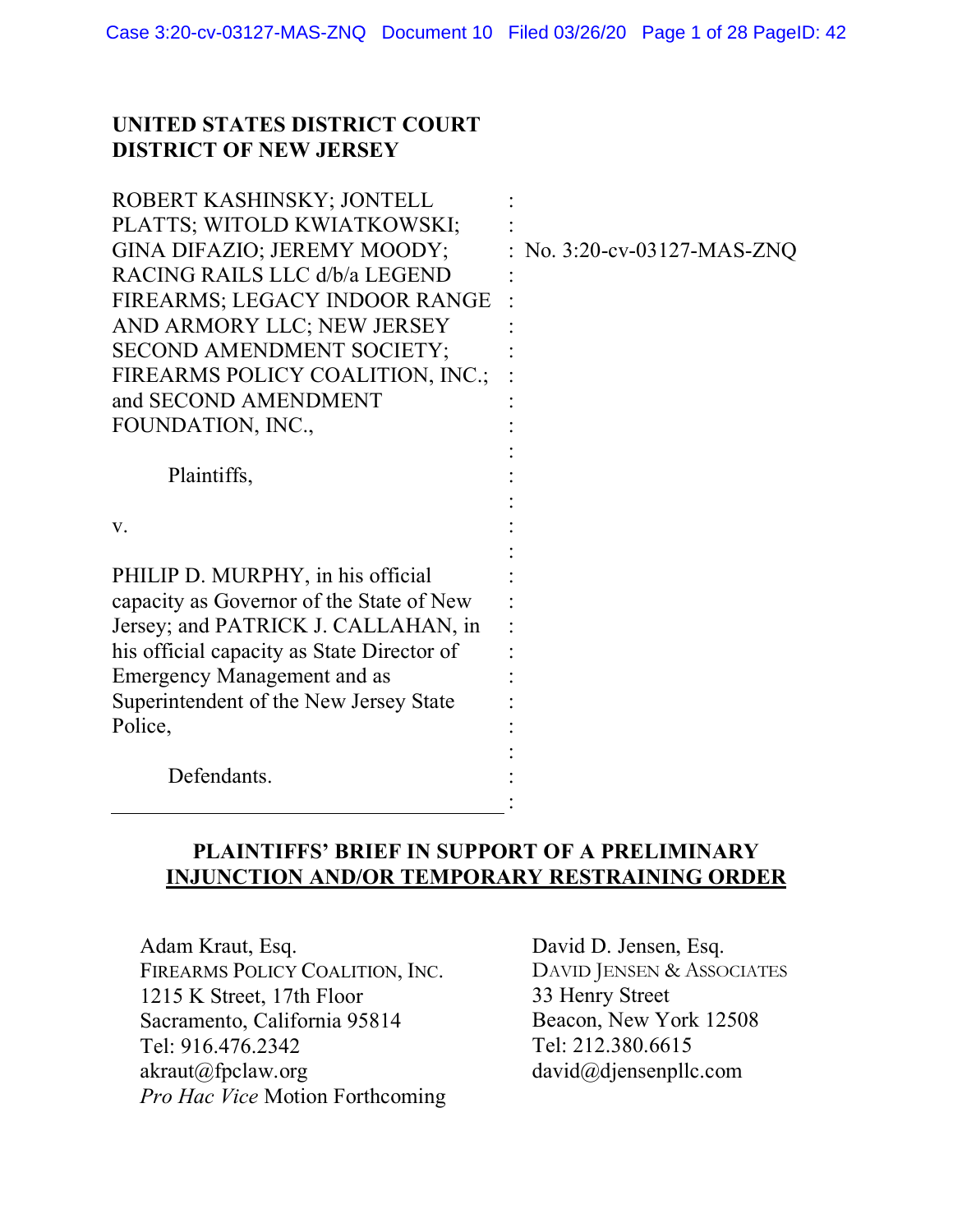# **TABLE OF CONTENTS**

| A.              | To Obtain a Firearm, a Person Must Appear in Person at a Licensed<br>Premises, and There Must Be a Background Check3 |
|-----------------|----------------------------------------------------------------------------------------------------------------------|
| <b>B.</b>       | Executive Order 107 and the Shutdown of the State Police                                                             |
| $\mathcal{C}$ . |                                                                                                                      |
|                 |                                                                                                                      |
| $\Gamma$        |                                                                                                                      |
| II)             |                                                                                                                      |
| III             |                                                                                                                      |
| IV)             | The Protection of Constitutional Rights is in the Public Interest 21                                                 |
|                 | .22                                                                                                                  |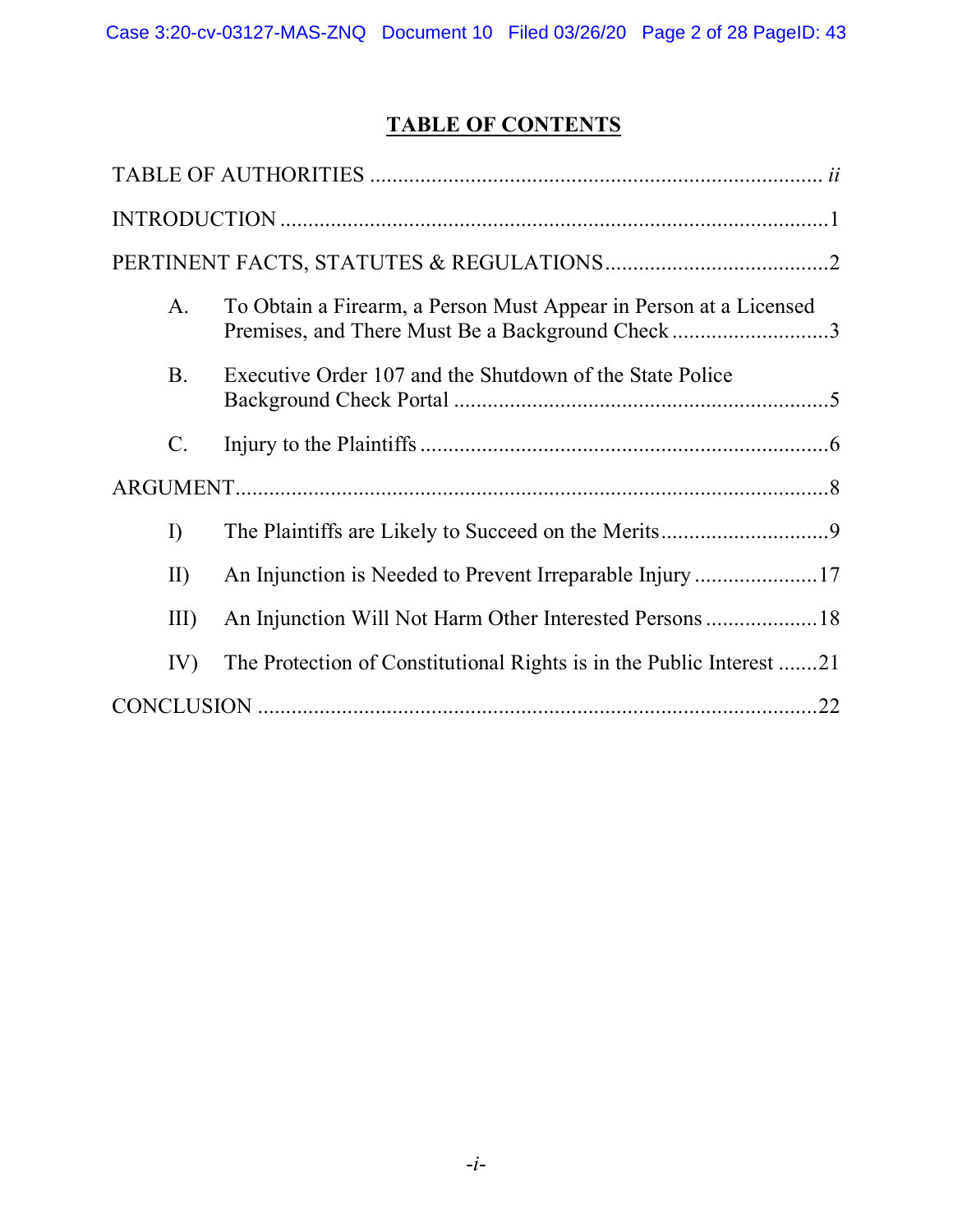# **TABLE OF AUTHORITIES**

## **Cases**

| American Civil Liberties Union v. Ashcroft, 322 F.3d 240 (3d Cir. 2003),          |  |
|-----------------------------------------------------------------------------------|--|
| Ass'n of New Jersey Rifle & Pistol Clubs, Inc. v. Attorney General of New Jersey, |  |
|                                                                                   |  |
| Board of Airport Commissioners v. Jews for Jesus, Inc., 482 U.S. 569 (1987) 12    |  |
| Delaware River Port Auth. v. Transamerican Trailer Transport, Inc., 501 F.2d 917  |  |
|                                                                                   |  |
|                                                                                   |  |
|                                                                                   |  |
|                                                                                   |  |
|                                                                                   |  |
| Forchion v. Intensive Supervised Parole, 240 F. Supp. 2d 302 (D.N.J. 2003)21      |  |
| GJJM Enterprises, LLC v. Atlantic City, 293 F. Supp. 3d 509 (D.N.J. 2017) 18      |  |
|                                                                                   |  |
| LCN Enterprises, Inc. v. City of Asbury Park, 197 F. Supp. 2d 141 (D.N.J. 2002)   |  |
|                                                                                   |  |
|                                                                                   |  |
|                                                                                   |  |
|                                                                                   |  |
|                                                                                   |  |
|                                                                                   |  |
|                                                                                   |  |
|                                                                                   |  |
|                                                                                   |  |
|                                                                                   |  |

## **Statutes**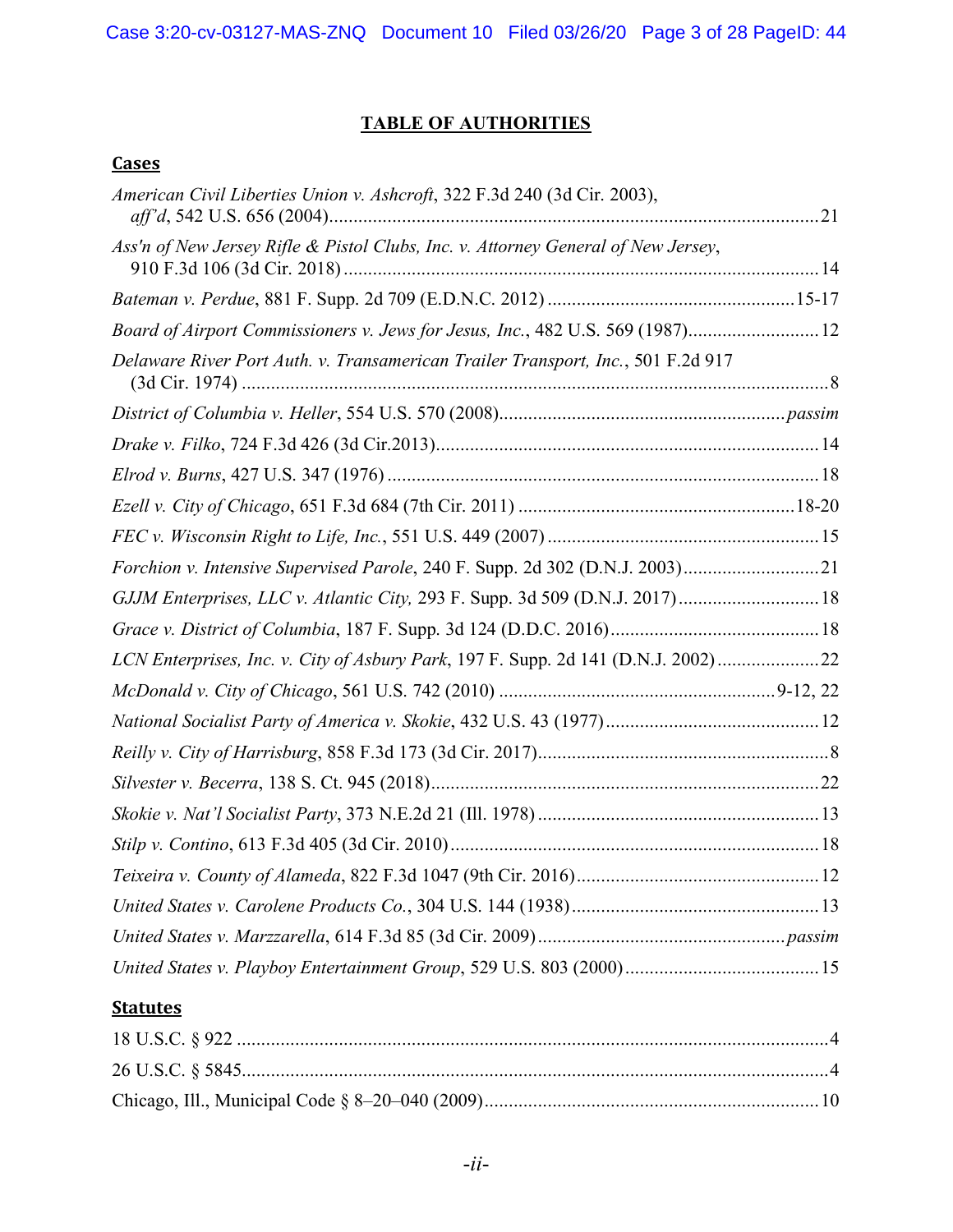| <b>Other Authorities</b>                                                                                                                                                                                                                           |  |
|----------------------------------------------------------------------------------------------------------------------------------------------------------------------------------------------------------------------------------------------------|--|
|                                                                                                                                                                                                                                                    |  |
|                                                                                                                                                                                                                                                    |  |
| ATF Office of Enforcement Programs and Services, Permanent Brady Permit Chart,<br>available at https://www.atf.gov/rules-and-regulations/permanent-brady-permit-chart                                                                              |  |
|                                                                                                                                                                                                                                                    |  |
| FBI Criminal Justice Information Services, About NICS, available at<br>https://www.fbi.gov/services/cjis/nics/about-nics (last visited Mar. 24, 2020) 5                                                                                            |  |
| Governor Wolf's Industry Operation Guidance, available at<br>https://www.scribd.com/document/452553026/UPDATED-2-30pm-March-24-2020-                                                                                                               |  |
|                                                                                                                                                                                                                                                    |  |
| N.J. Executive Order 107, <i>available at</i> https://nj.gov/infobank/eo/056murphy/pdf/                                                                                                                                                            |  |
|                                                                                                                                                                                                                                                    |  |
|                                                                                                                                                                                                                                                    |  |
| Winston Williams, New Law Swells Chicago Pistol Registrations, N.Y. Times,<br>Apr. 9, 1982, at A16, <i>available at https://www.nytimes.com/1982/04/09/us/</i><br>new-law-swells-chicago-pistol-registrations.html (last visited Mar. 24, 2020) 10 |  |
| <b>Regulations</b>                                                                                                                                                                                                                                 |  |
|                                                                                                                                                                                                                                                    |  |
|                                                                                                                                                                                                                                                    |  |
|                                                                                                                                                                                                                                                    |  |
|                                                                                                                                                                                                                                                    |  |
|                                                                                                                                                                                                                                                    |  |
|                                                                                                                                                                                                                                                    |  |
|                                                                                                                                                                                                                                                    |  |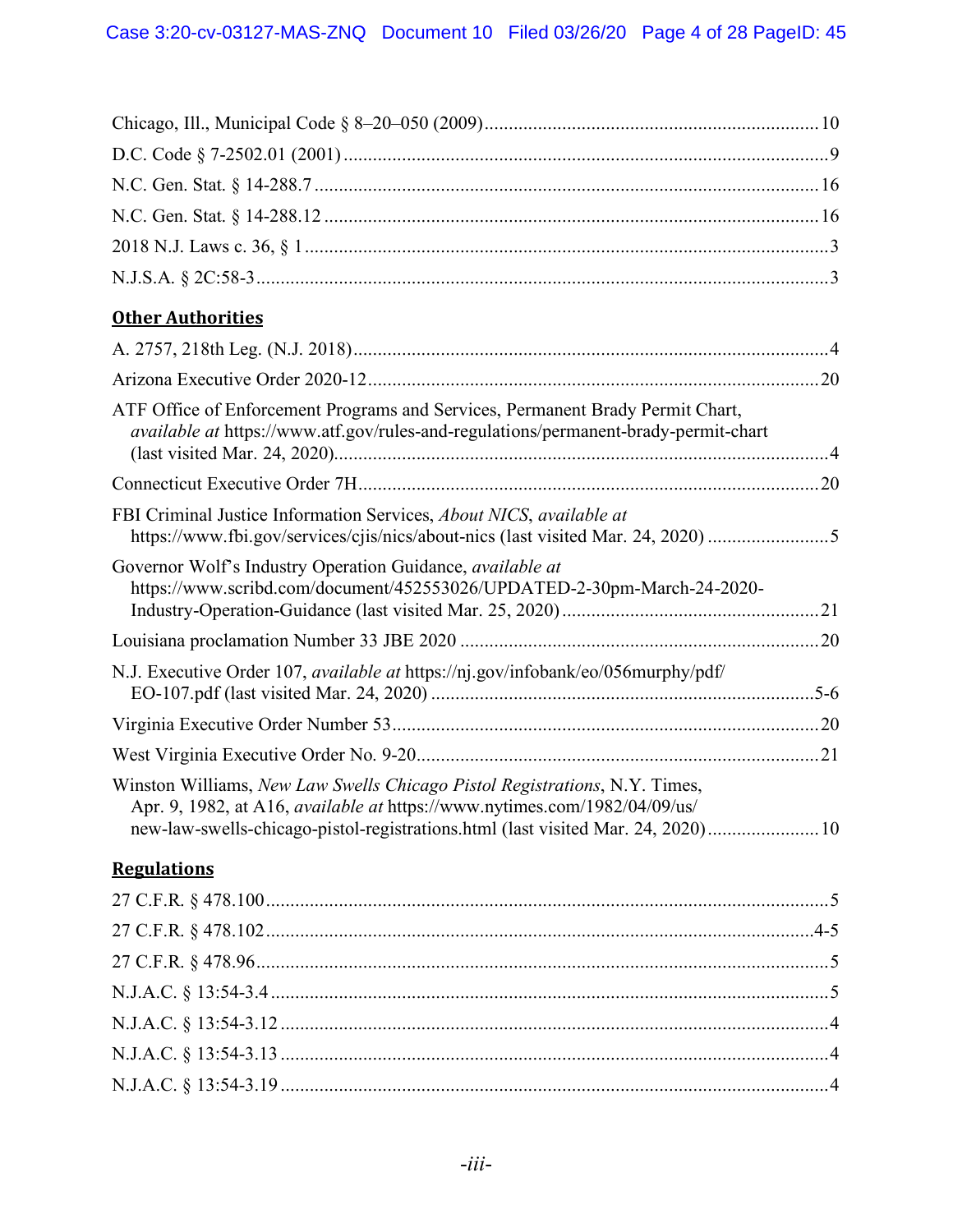| N.J.A.C. § 13:54-1.2 |
|----------------------|
|----------------------|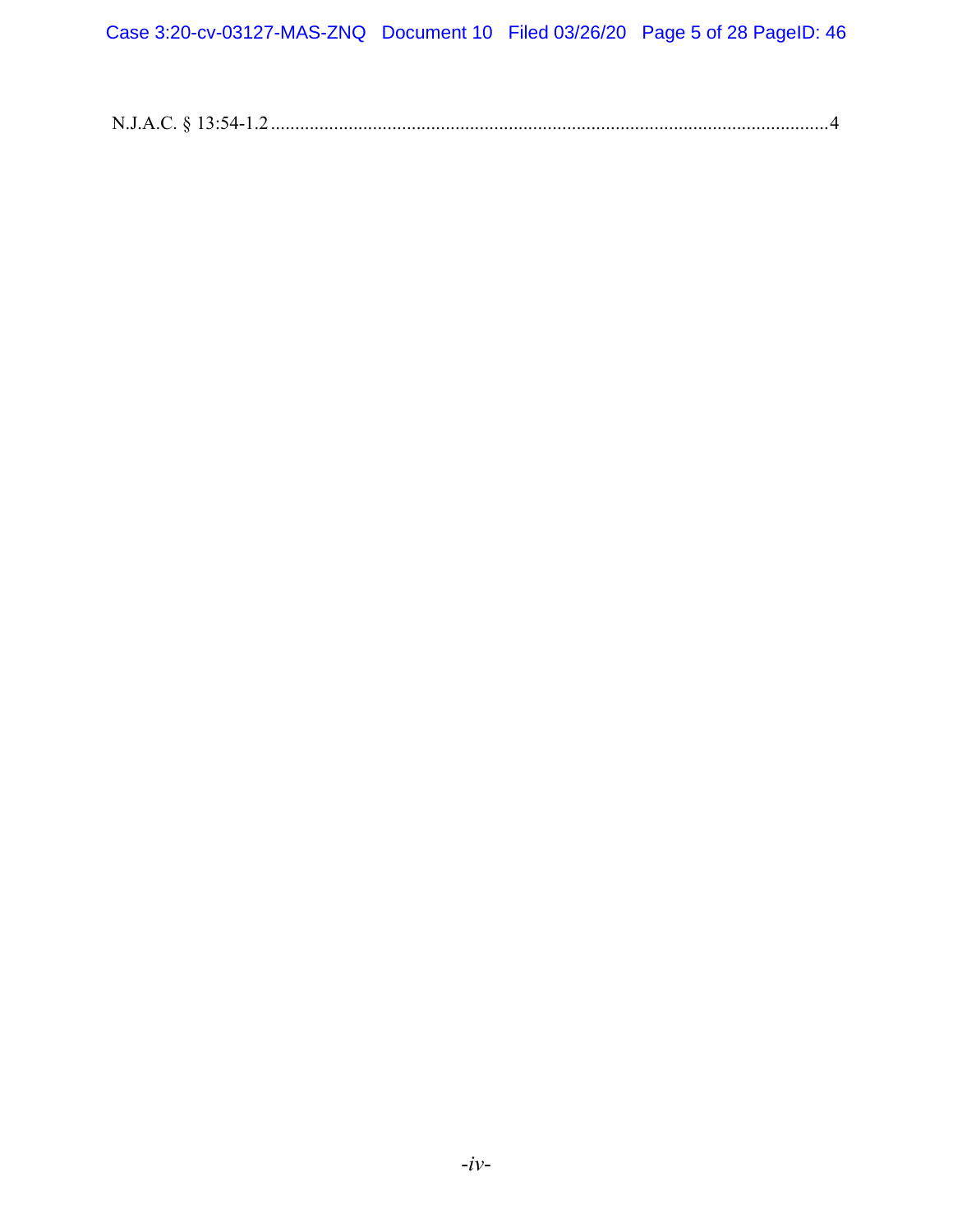#### **INTRODUCTION**

On March 21, 2020, Governor Murphy and Colonel Callahan *entirely closed off* any and all means for law-abiding private citizens to obtain firearms in New Jersey. At the same time these Defendants took this action, they have permitted numerous other retail businesses to continue their operations under limited conditions—meaning that this is not a situation where it is simply not possible to allow any retail businesses whatsoever to continue operation. Rather, the State has permitted the retailers of many other products—including alcohol, marijuana, and office supplies—to continue distributing goods to the public.

The Defendants' actions have a particularly significant impact because in the State of New Jersey the *only* way a person can obtain a firearm is by means of a transaction consummated at the premises of a licensed gun dealer. Closing all gun stores, without exception, results in a situation where it is illegal to purchase a gun. Period.

To be sure, the COVID-19 outbreak is an existential threat that requires significant sacrifices and adjustments by all people, regardless of their views on firearms (or anything else). But no interest, no matter how compelling it may be, can justify the elimination of constitutional rights. Governor Murphy could not cite the seriousness of COVID-19 to justify bans on speech or reading, nor would the COVID-19 outbreak justify convicting people of crimes without providing them

-1-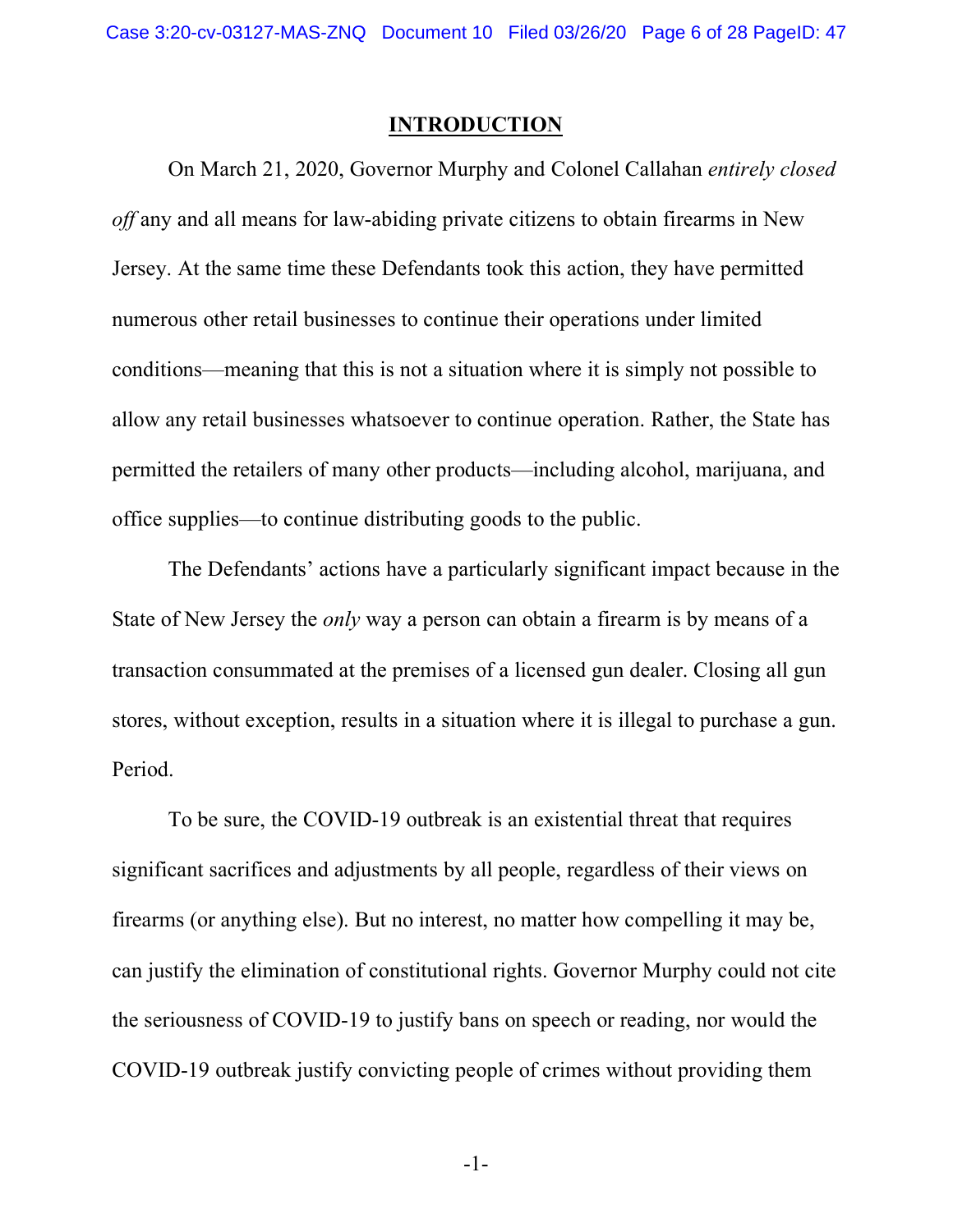with trials, or searching houses door-to-door without warrants. The Constitution imposes a floor the government cannot go beneath. In crafting emergency orders to address threats, including very serious ones, the government must take care to ensure that it does not go too far.

Here, by completely prohibiting the acquisition of firearms, the government has gone too far—and this Court's relief is needed to remedy an irreparable injury that exists right now.

## **PERTINENT FACTS, STATUTES & REGULATIONS**

This section of the brief shows that it is now impossible for a private citizen to purchase any type of conventional firearm (handgun, rifle, or shotgun) in the State of New Jersey. As explained herein:

- Any person wishing to purchase a gun in New Jersey must use the services of a licensed dealer;
- The person must meet the dealer at the dealer's licensed premises; and
- The licensed dealer must be able to complete a federal background check.

It has accordingly become impossible to purchase a firearm because Executive Order 107 prohibits dealers from being "open to the public" under any set of circumstances. And even if it did not, the Division of State Police has made the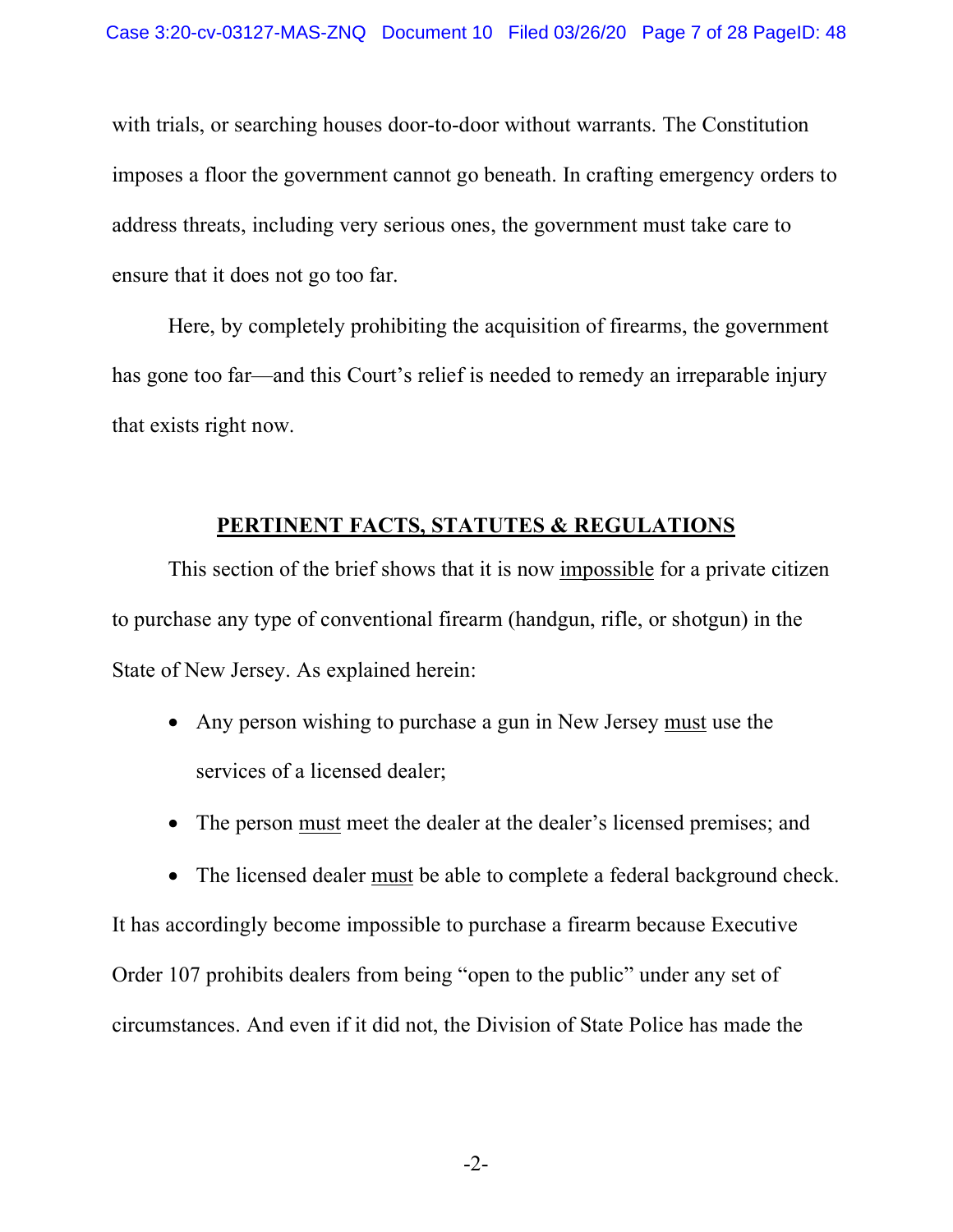background check system unavailable to "licensed retail dealers," which in and of itself makes completing a purchase impossible.

### **A. To Obtain a Firearm, a Person Must Appear in Person at a Licensed Premises, and There Must Be a Background Check**

To be sure, laws regulating the purchase of firearms are complex and require a purchaser and "licensed retail dealer" to follow applicable state and federal laws. In order to purchase a firearm in New Jersey, a person must obtain prior authorization from local police authorities. For a rifle or shotgun, a person must obtain a Firearms Purchaser Identification card ("FPID"), and to purchase a handgun, a person must obtain a Permit to Purchase. *See* N.J.S.A. § 2C:58-3(a)-(b). To obtain either a FPID or Permit to Purchase, a person must submit fingerprints and pass a background check investigation conducted by local police authorities. *See* N.J.S.A. § 2C:58-3(e)-(f). Police cannot issue a FPID or Permit to Purchase to any person who, *inter alia*, has been convicted of a crime, confined to a mental institution, subjected to a restraining order, or who is under the age of 18 (for an FPID) or 21 (for a Permit to Purchase). *See id.* § 2C:58-3(c). A Permit to Purchase authorizes the purchase of a single handgun and is valid for 90 days (with one renewal possible), while a FPID is valid indefinitely. *See id.* § 2C:58-3(f).

Since 2018, New Jersey law has mandated that all firearms transactions take place "through a licensed retail dealer." *See id.* § 2C:58-3(a)(2), (b)(2); *see also* 2018 N.J. Laws c. 36, § 1. Thus, if an appropriately licensed person wishes to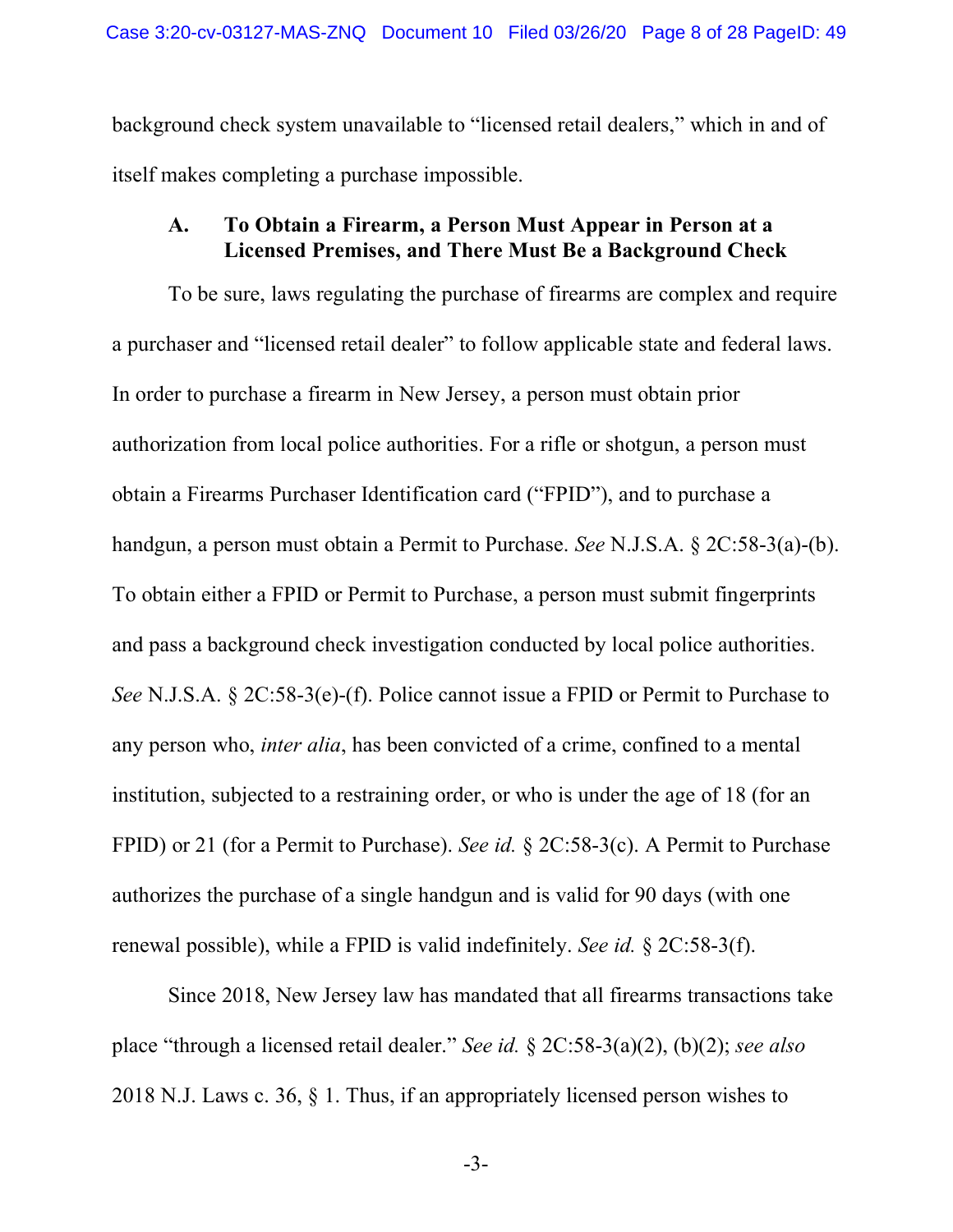purchase a firearm from a friend, neighbor, or relative, a "licensed retail dealer" is necessary to complete the transaction. Federal law requires any licensed retail dealer to conduct a background check using the National Instant Criminal Background Check System "before the completion of the transfer." *See* 18 U.S.C.  $§ 922(t)(1)-(2)$ . There are three exceptions to this requirement, but none have any application to an individual attempting to purchase a rifle, shotgun, or handgun in New Jersey. *See id.* § 922(t)(3).<sup>1</sup> The State Legislature's stated purpose in enacting the 2018 legislation was to "[r]equire[] background checks for private gun sales." A. 2757, 218th Leg. (N.J. 2018). And significantly, it is the Division of State Police that conducts point-of-sale background checks in New Jersey. *See* N.J.A.C. §§ 13:54-1.2, -3.12, -3.13(a)(6), -3.19; *see also* 27 C.F.R. § 478.102(b). In many other states, licensed firearms dealers contact the FBI (or its designated contractor)

<sup>&</sup>lt;sup>1</sup> One exception applies where a purchaser has a state-issued "license or permit" that meets certain requirements. *See* 18 U.S.C. § 922(t)(3)(A). New Jersey's gun licenses do not meet these requirements. *See* ATF Office of Enforcement Programs and Services, Permanent Brady Permit Chart, *available at* https://www.atf.gov/rules-and-regulations/permanent-brady-permit-chart (last visited Mar. 24, 2020). The second exception applies where the federal government has approved a transfer under the National Firearms Act ("NFA"), which governs things like machineguns, howitzers and short-barreled shotguns, not "ordinary" rifles, shotguns and handguns. *See* 18 U.S.C. § 922(t)(3)(B); 26 U.S.C. § 5845(a) ("firearm" definition for NFA purposes). Finally, the third exception applies in "extremely remote" areas where there is "an absence of telecommunications facilities" and the Attorney General "has certified that compliance . . . is impracticable." *See id.* § 922(t)(3)(C).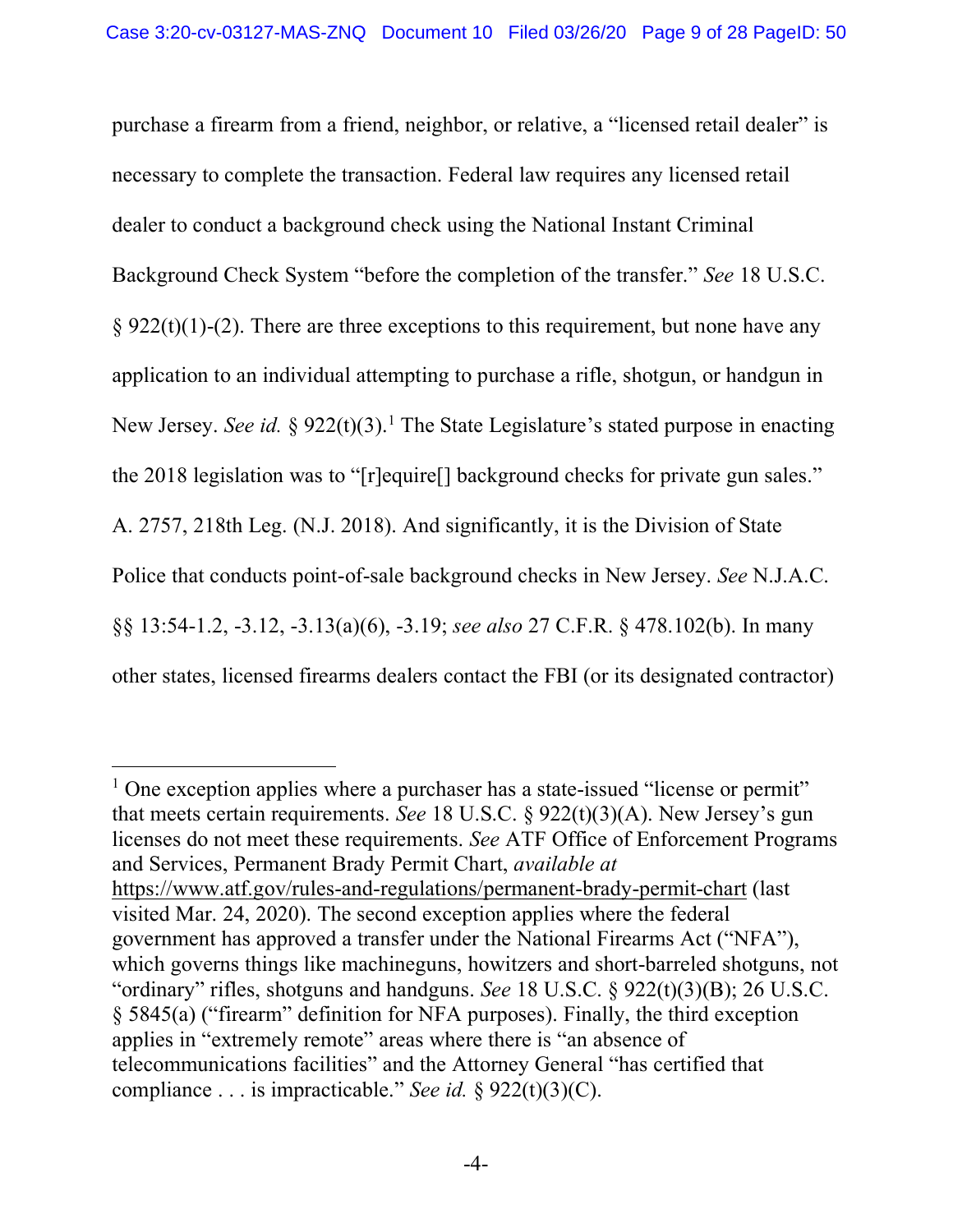to perform point-of-sale background checks. *See generally* FBI Criminal Justice Information Services, *About NICS*, *available at*

https://www.fbi.gov/services/cjis/nics/about-nics (last visited Mar. 24, 2020). In New Jersey, licensed dealers use a website portal established by the Division of State Police (at https://www.njportal.com/NJSP/NicsVerification/).

Finally, federal law requires an individual to "appear in person at the licensee's business premises" in order to purchase a firearm. *See* 27 C.F.R. § 478.96(b). The only exception is where a background check is not required (*e.g.* for a transaction in an "extremely remote" area with no telephone service). *See id.*; *see also* 27 C.F.R. § 478.102(a), (d).2

# **B. Executive Order 107 and the Shutdown of the State Police Background Check Portal**

Governor Murphy issued Executive Order 107 on the evening of March 21, 2020. *See* Executive Order 107, *available at* https://nj.gov/infobank/eo/056murphy/pdf/EO-107.pdf (last visited Mar. 24, 2020). The order identifies various types of "retail businesses" as being "essential," and it

further provides that "[t]he brick-and-mortar premises of all non-essential retail

<sup>&</sup>lt;sup>2</sup> Federal law includes an exception that allows licensed dealers to transact business at gun shows—which would still require them to appear in person and complete a background check—but New Jersey independently prohibits firearms dealers from doing business at gun shows. *See* 27 C.F.R. § 478.100; N.J.A.C. § 13:54-3.4(e).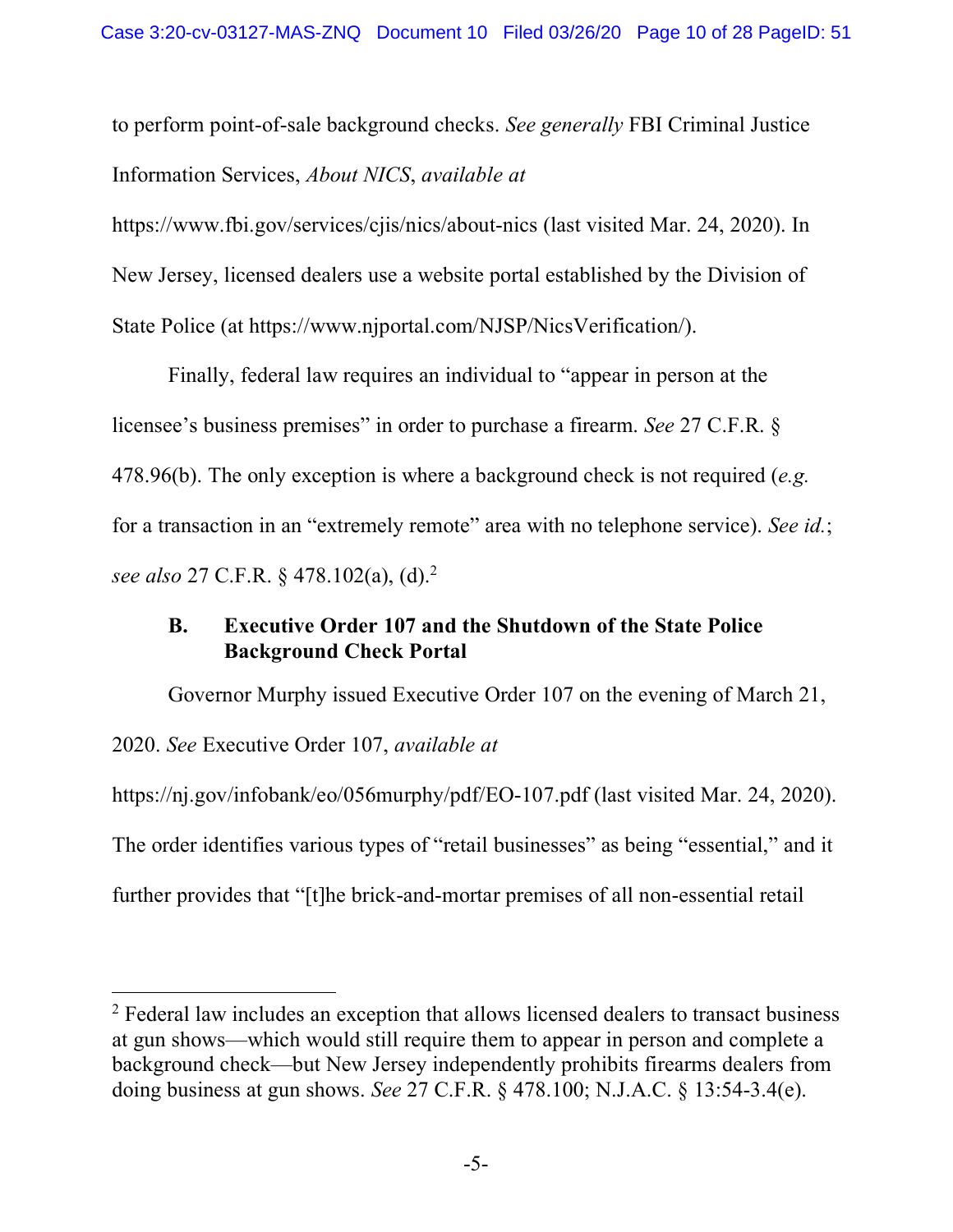businesses must close to the public as long as this Order remains in effect." *Id.* at ¶ 6. The "essential" retail businesses include convenience stores, liquor stores, marijuana dispensaries, dry cleaners and office supply stores. *Id.* These "essential" businesses can remain open to the public, but they must "abide by social distancing practices to the extent practicable" such as making "all reasonable efforts to keep customers six feet apart and frequent use of sanitizing products on common surfaces." *Id.* at  $\P$  7. Executive Order 107 did not include licensed firearms dealers in its list of "essential" businesses, *see id.* at ¶ 6, and they therefore must be "close[d] to the public" for the duration of the order.

Shortly after Governor Murphy issued the order, the Division of State Police changed the portal that is used for conducting background checks so that it was impossible to submit any additional background checks. Furthermore, the Division of State Police posted a notice stating that it would process the background checks that had been submitted to it up to and including Thursday, March 19, 2020, but that it would not process background checks that had been submitted on Friday and Saturday, March 20-21, 2020, and all of these background checks remain pending at the present time.

#### **C. Injury to the Plaintiffs**

The plaintiffs in this action are five individuals who are all licensed to purchase firearms, and who would like to do so in order to protect themselves and

-6-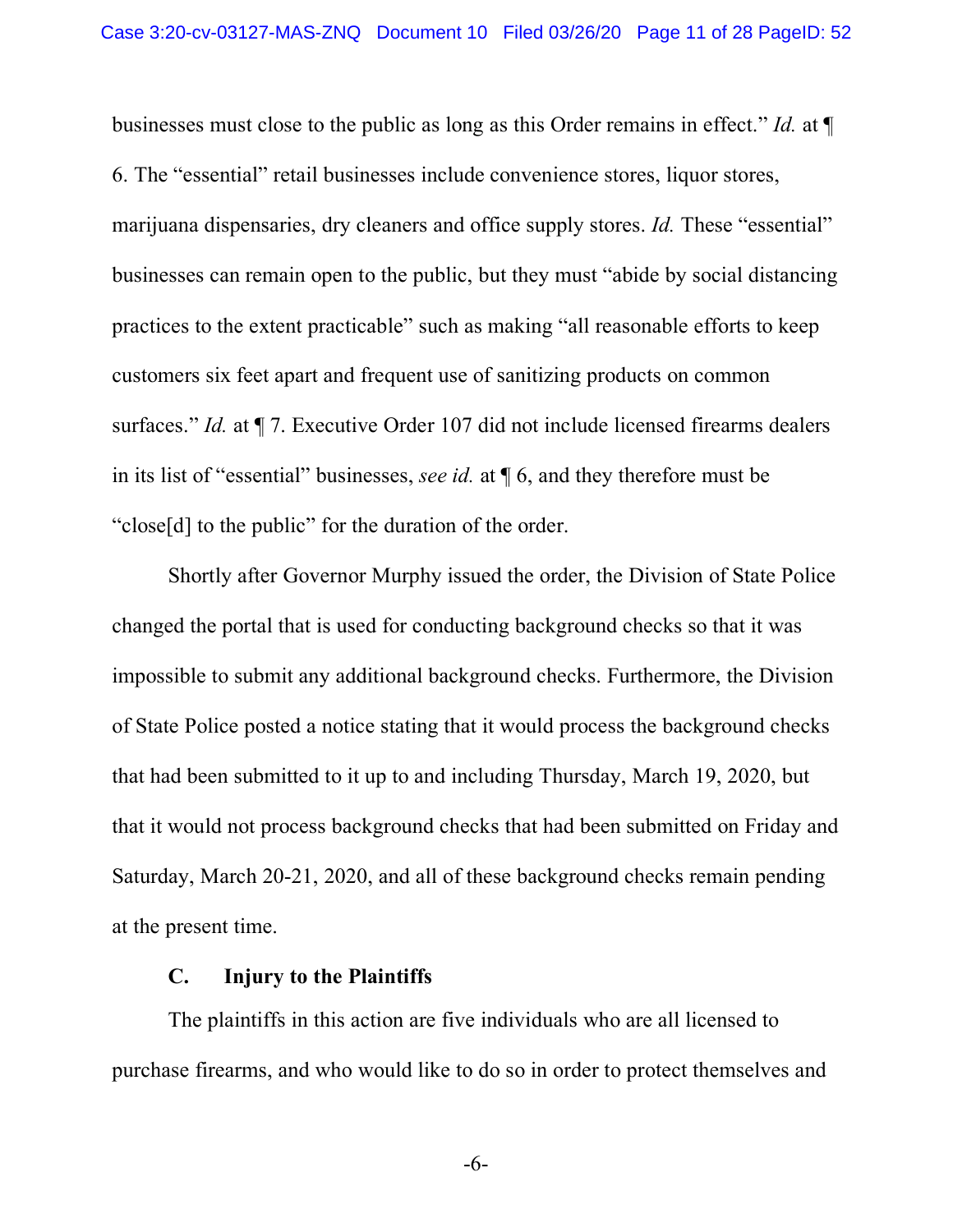their families from harm. Three of these five individuals do not own any guns, so the actions complained of in this lawsuit stand as a complete bar to them having any ability to protect themselves using modern small arms. Two of the plaintiffs in this action are licensed firearms dealers that are unable to complete transactions with willing customers as a result of the actions complained of. These firearms dealers seek to conduct business in a manner that will be unlikely to spread the coronavirus further, such as by conducting all business except for firearms transfers online or by phone, and by operating in a manner consistent with other "essential businesses" (*i.e.* taking reasonable efforts to keep customers six feet apart, frequent use of sanitizing products on common surfaces, etc.) or only meeting individual firearms purchasers in private appointments. Finally, the remaining plaintiffs are not-for-profit organizations that represent the interests of their New Jersey members and other people who are injured by Executive Order 107 and the State Police's shutdown of its background check portal.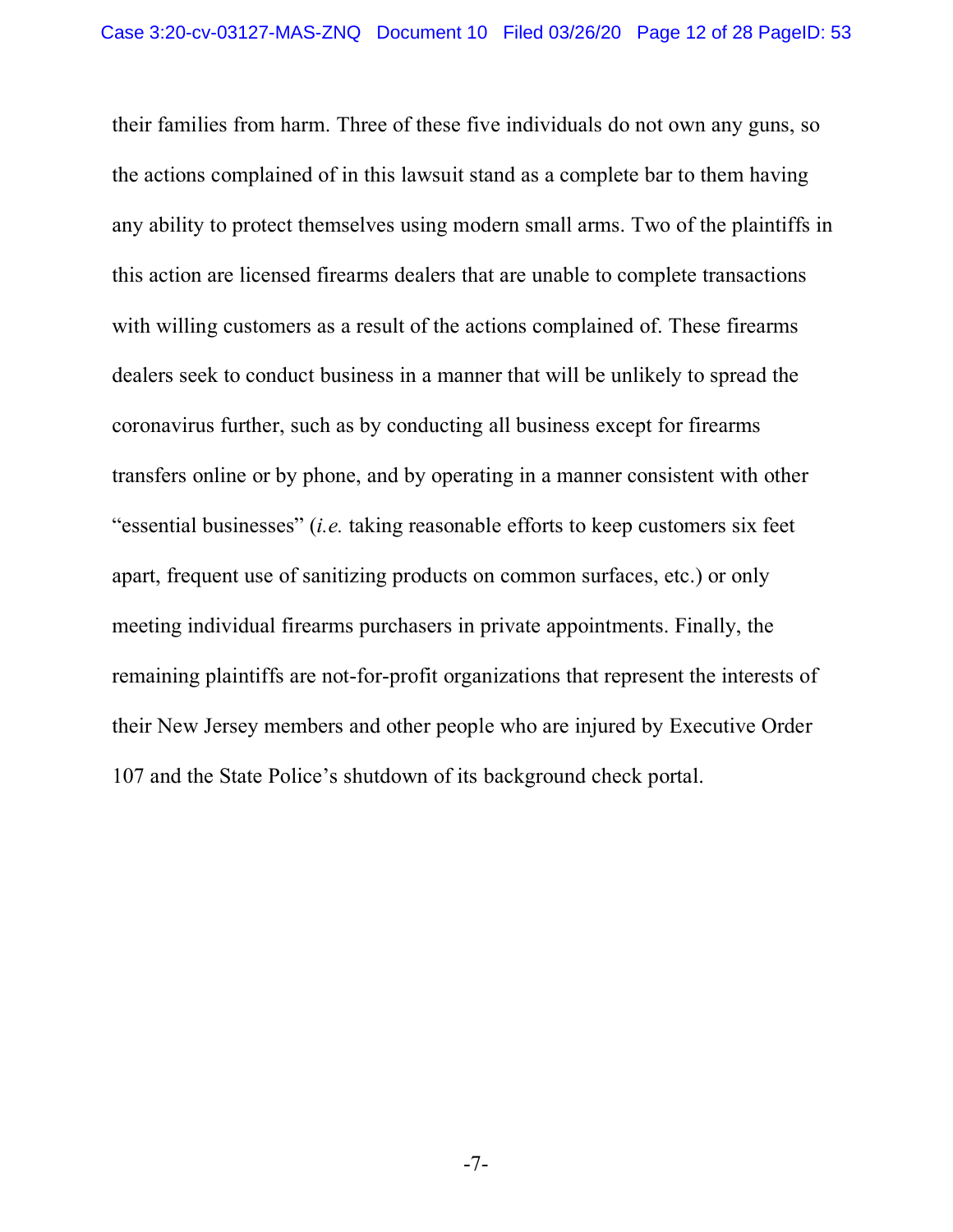#### **ARGUMENT**

Equitable relief is necessary to prevent irreparable injury, and the Plaintiffs readily meet the standards for preliminary equitable relief. As the Court is aware, preliminary equitable relief requires a "threshold" showing that: (1) there is "'a reasonable probability of eventual success in the litigation'"; and (2) "'it will be irreparably injured . . . if relief is not granted.'" *Reilly v. City of Harrisburg*, 858 F.3d 173, 176 (3d Cir. 2017) (*quoting Delaware River Port Auth. v. Transamerican Trailer Transport, Inc.*, 501 F.2d 917, 919–20 (3d Cir. 1974)) (alteration in source). After this, a court balances these two factors along with,

"when they are relevant, (3) the possibility of harm to other interested persons from the grant or denial of the injunction, and (4) the public interest." *Id.* (*quoting Del. River Port Auth.*, 501 F.2d at 920).

The Plaintiffs plainly meet the two "threshold" considerations—"a reasonable probability of eventual success in the litigation" and the existence of irreparable injury "if relief is not granted"—because categorical bans on acquiring arms are flatly unconstitutional, and because the denial of a constitutional right to engage in conduct is irreparable *per se*. The other two factors—the possibility of harm to others, as well as the public interest, which (again) are only considered "when they are relevant"—also weigh strongly in favor of equitable relief. Put

-8-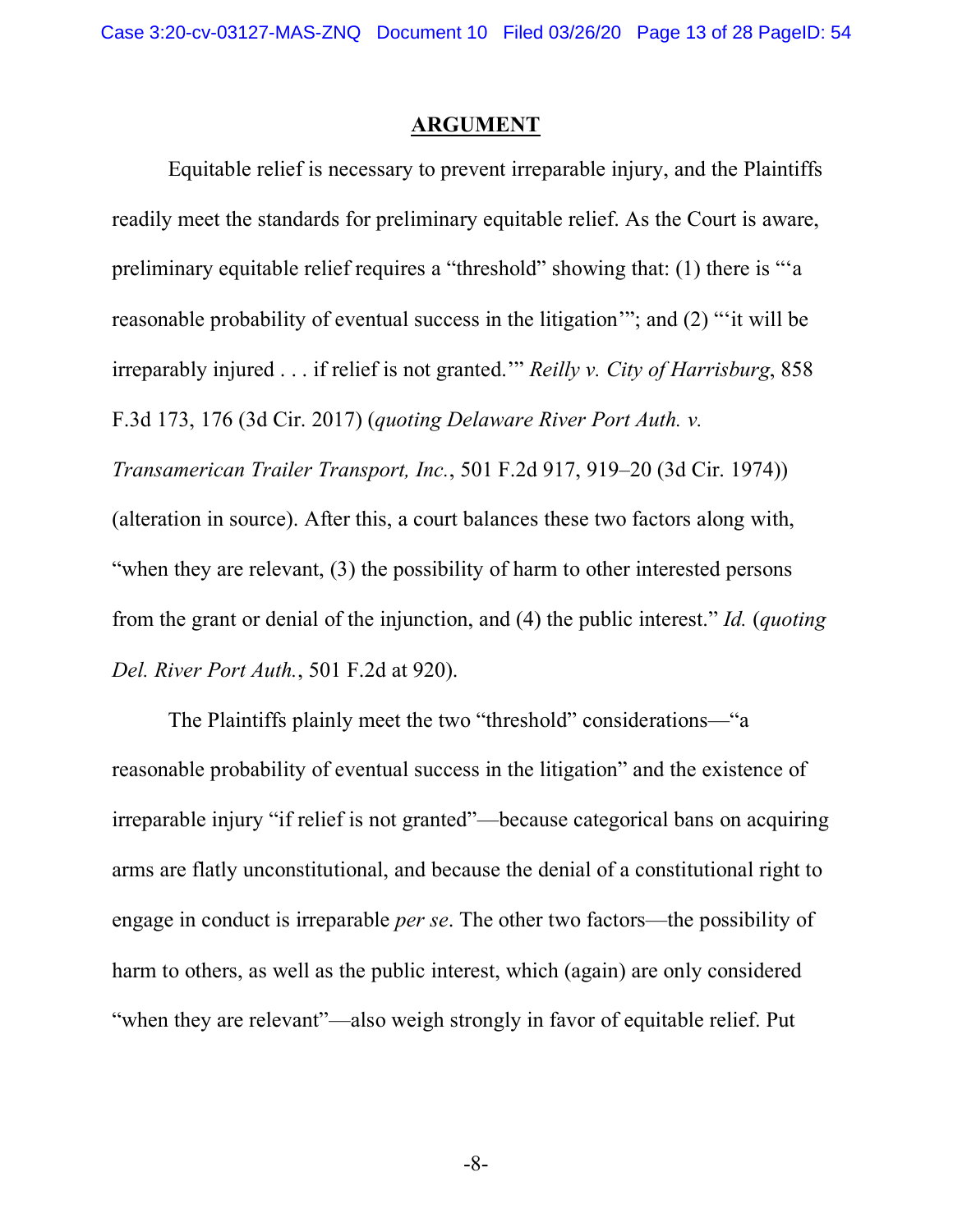simply, irreparable injury exists now, and it will continue to exist unless *and until* the Court grants relief.

# **I) The Plaintiffs are Likely to Succeed on the Merits**

The Plaintiffs are likely to succeed on the merits because categorical bars on the ability to acquire firearms are *per se* unconstitutional. These are precisely the types of laws that the Supreme Court overturned in *District of Columbia v. Heller*, 554 U.S. 570 (2008) and *McDonald v. City of Chicago*, 561 U.S. 742 (2010).

In *Heller*, the Supreme Court invalidated a District of Columbia law that substantively provided that "the registration of handguns is prohibited." *Id.* at 575. Specifically, the District of Columbia Code made it illegal to, *inter alia*, "possess" a gun in the absence of a "registration certificate," D.C. Code § 7-2502.01(a) (2001), and it then provided that "[a] registration certificate shall not be issued for a . . . [p]istol not validly registered to the current registrant in the District prior to September 24, 1976," *id.* § 7-2502.02(a)(4). The Court's conclusion was that "[a]ssuming that [the petitioner] is not disqualified from the exercise of Second Amendment rights, the District must permit him to register his handgun[.]" *Heller*, 554 U.S. at 635. Furthermore, the District's law was unconstitutional without regard to the standard of scrutiny. "Under any of the standards of scrutiny that we have applied to enumerated constitutional rights," a ban on handguns "would fail constitutional muster." *Id.* at 628-29.

-9-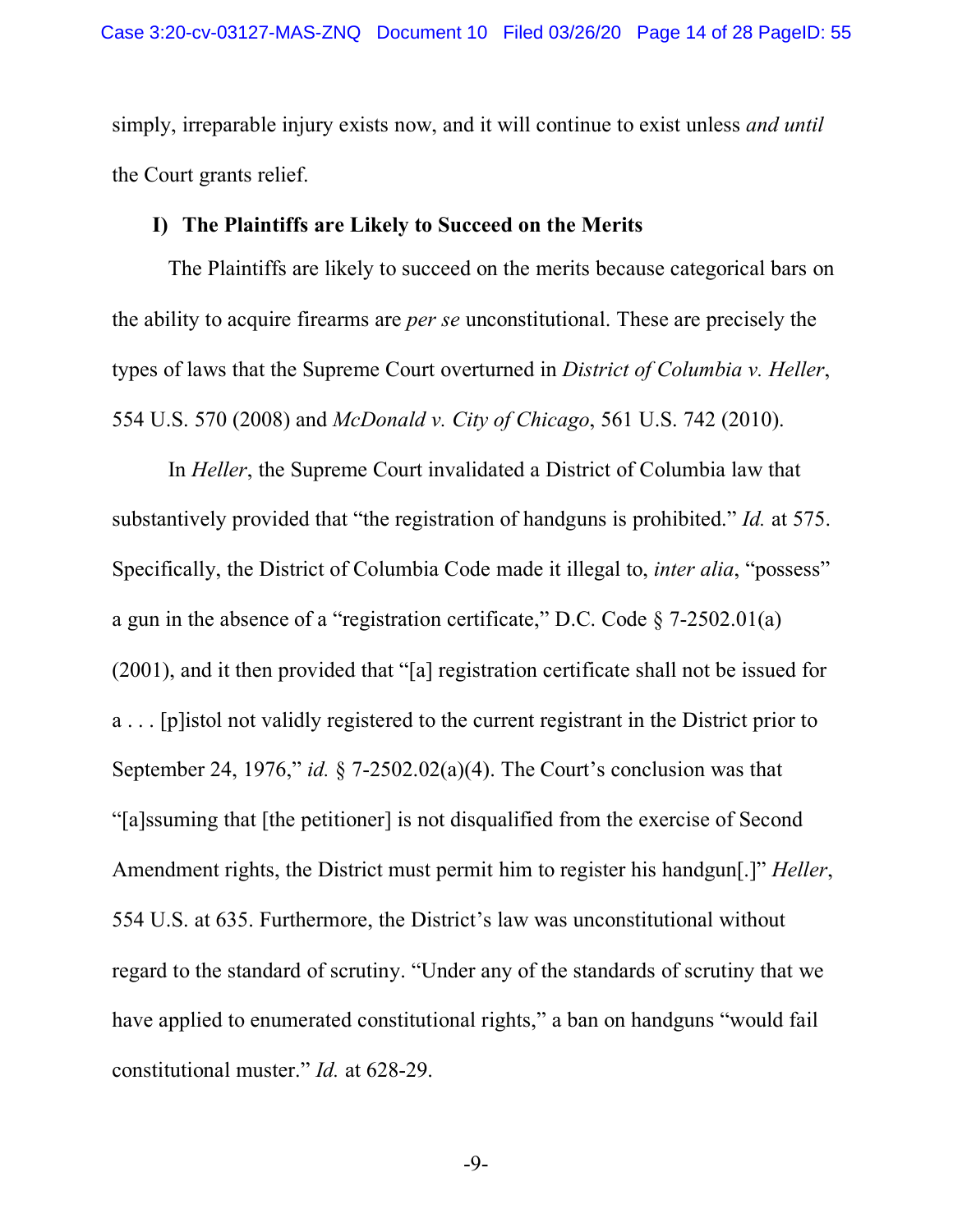In *McDonald* the Supreme Court likewise overturned a Chicago law that "prohibits registration of most handguns, thus effectively banning handgun possession by almost all private citizens who reside in the City." *Id.* at 750. Specifically, Chicago made it illegal to "possess . . . any firearm unless [a] person is the holder of a valid registration certificate," Chicago, Ill., Municipal Code  $\S$  8– 20–040(a) (2009), and then it simultaneously provided that "[n]o registration certificate shall be issued for any . . . handguns," *id.* § 8–20–050(c). Finding the Second Amendment applicable against state and local governments, the Court reversed the lower court decisions that had granted the city's motion to dismiss. *McDonald*, 561 U.S. at 791.

While there is some debate about the full import of the decisions in *Heller* and *McDonald*, this much is irreducible: The local laws that the Court invalidated were not, strictly speaking, laws that completely "banned" handguns. Rather, they were laws that prohibited people from acquiring additional handguns. People remained free to keep handguns they had registered in the District of Columbia before 1976, and in the City of Chicago before 1982.<sup>3</sup> The restrictions that the

<sup>&</sup>lt;sup>3</sup> Notably, many Chicago residents made it a point to acquire handguns before the city's ban went into force in 1982. *See* Winston Williams, *New Law Swells Chicago Pistol Registrations*, N.Y. Times, Apr. 9, 1982, at A16, *available at* https://www.nytimes.com/1982/04/09/us/new-law-swells-chicago-pistolregistrations.html (last visited Mar. 24, 2020).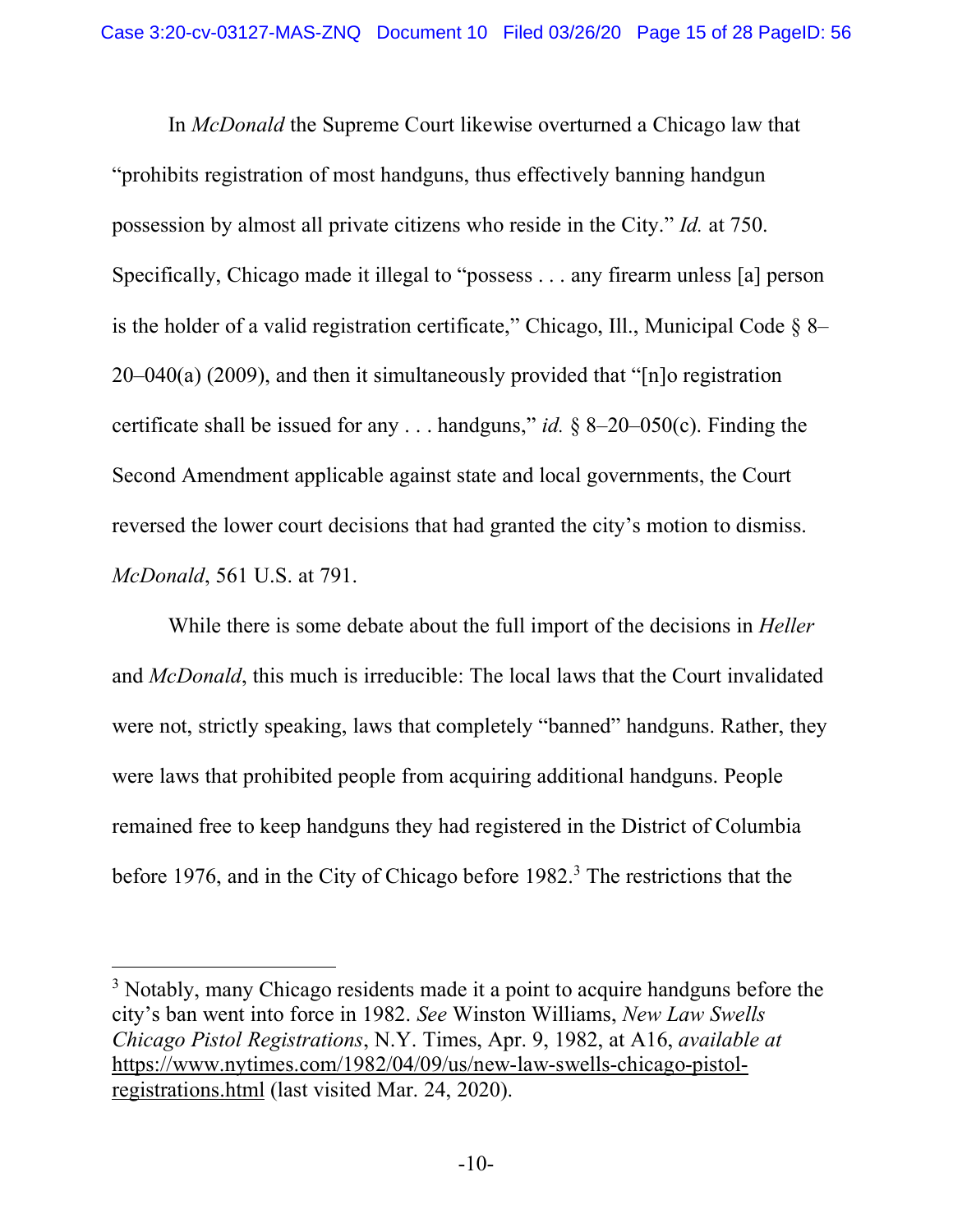Court found invalid "[u]nder any of the standards of scrutiny that we have applied to enumerated constitutional rights," *Heller*, 554 U.S. at 628, were laws that prohibited otherwise eligible individuals from *acquiring* handguns, *even though they allowed people to keep handguns they already owned*. It is those laws that, under *Heller* and *McDonald*, are *per se* unconstitutional.

The Court of Appeals for the Third Circuit has itself recognized that the Second Amendment cannot tolerate a prohibition on selling guns. In *United States v. Marzzarella*, 614 F.3d 85 (3d Cir. 2009), the court evaluated the import of *Heller* and, particularly, of three examples of regulations that the Court explained it had not intended "to cast doubt on." *See id.* at 91-92 (*quoting Heller*, 554 U.S. at 626). Those were "longstanding prohibitions on the possession of firearms by felons and the mentally ill, or laws forbidding the carrying of firearms in sensitive places such as schools and government buildings, or laws imposing conditions and qualifications on the commercial sale of arms." *Heller*, 554 U.S. at 626-27. The Third Circuit concluded that the first two types of restrictions were "exceptions to the right to bear arms" and accordingly outside of its scope. *See Marzzarella*, 614 F.3d at 91. But it qualified that "[c]ommercial regulations on the sale of firearms do not fall outside the scope of the Second Amendment" because if so "it would follow that there would be no constitutional defect in prohibiting the commercial sale of firearms. *Such a result would be untenable under Heller*." *Id.* at 92 n.8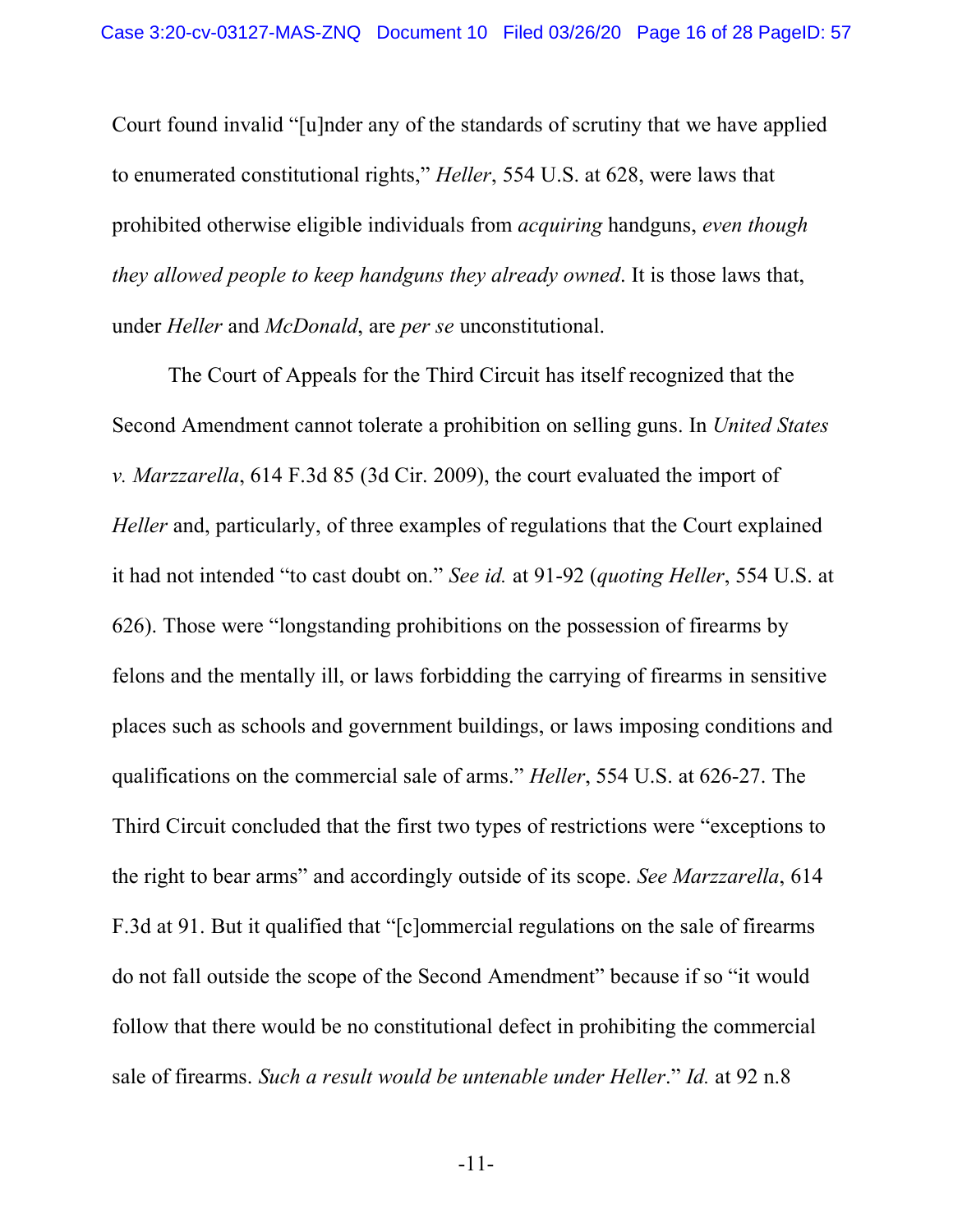(emphasis added). And notably, the Court of Appeals for the Ninth Circuit agrees that "a total prohibition on the commercial sale of firearms" is "'untenable under *Heller*.'" *Teixeira v. County of Alameda*, 822 F.3d 1047, 1057 (9th Cir. 2016) (*quoting Marzzarella*, 614 F.3d at 92 n.8). But the State of New Jersey has done more than create a "total prohibition on the commercial sale of firearms"; the State's actions are actually more egregious because they prohibit the sale of firearms in any manner, whether "commercial" or not.

The restrictions that the Defendants have imposed here are invalid for the same reasons that the laws in *Heller* and *McDonald* were invalid—indeed, just as the Third Circuit articulated in *Marzzarella*. These restrictions are invalid *per se* because they prohibit something that may not be prohibited—the exercise of constitutional rights deemed fundamental—and it is not necessary to resort to tiers of scrutiny to evaluate them. One notable example is *Board of Airport Commissioners v. Jews for Jesus, Inc.*, 482 U.S. 569 (1987), where the Court struck down an LAX airport policy that prohibited (literally) all "First Amendment activities" on LAX property. *See id.* at 575. The unanimous Court declined to address the standard of review, explaining simply that "no conceivable governmental interest would justify such an absolute prohibition of speech." *Id.*

Another pertinent example is *National Socialist Party of America v. Skokie*, 432 U.S. 43 (1977), where the Supreme Court summarily overturned a lower court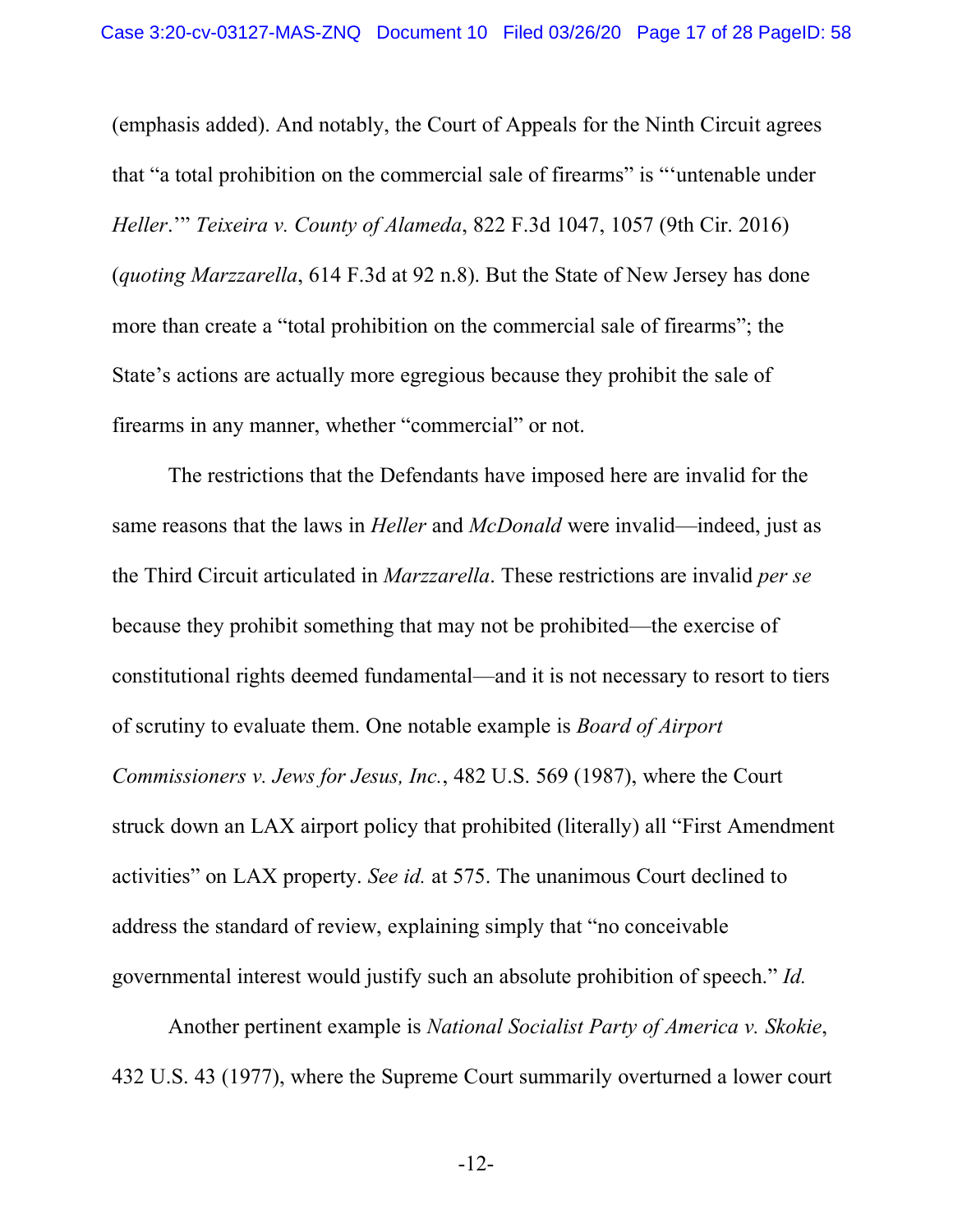decision that had enjoined a neo-Nazi group from parading through a town. *See id.* at 44; *see also Heller*, 554 U.S. at 635. Few would dispute that a (substantially Jewish) community has compelling public safety reasons for trying to stop a neo-Nazi group from parading, displaying swastikas, and distributing literature—but these safety reasons were insufficient to override the enumerated right of free speech. *See Skokie v. Nat'l Socialist Party*, 373 N.E.2d 21, 22 (Ill. 1978). The Court's decision in *Heller* cited *Skokie* and explained that there, the Court had refused to "apply an 'interest-balancing' approach to the prohibition of a peaceful neo-Nazi march through Skokie." *Heller*, 554 U.S. at 635. There is no exception in "the freedom-of-speech guarantee that the people ratified . . . for the expression of extremely unpopular and wrong-headed views. *The Second Amendment is no different.*" *Id.* (emphasis added).

There, as here, a flat prohibition on the exercise of an enumerated constitutional right is unconstitutional on its face. No amount of interest-balancing will remove a right from the Constitution. Laws that simply preclude protected activities do not require resort to any standard of review.

Most decisions addressing burdens on the right to keep and bear arms have used the tiered scrutiny approach that has its genesis in the Court's well known *Carolene Products* footnote. *See generally United States v. Carolene Products Co.*, 304 U.S. 144, 152 n.4 (1938) (suggesting a "more exacting judicial scrutiny"

-13-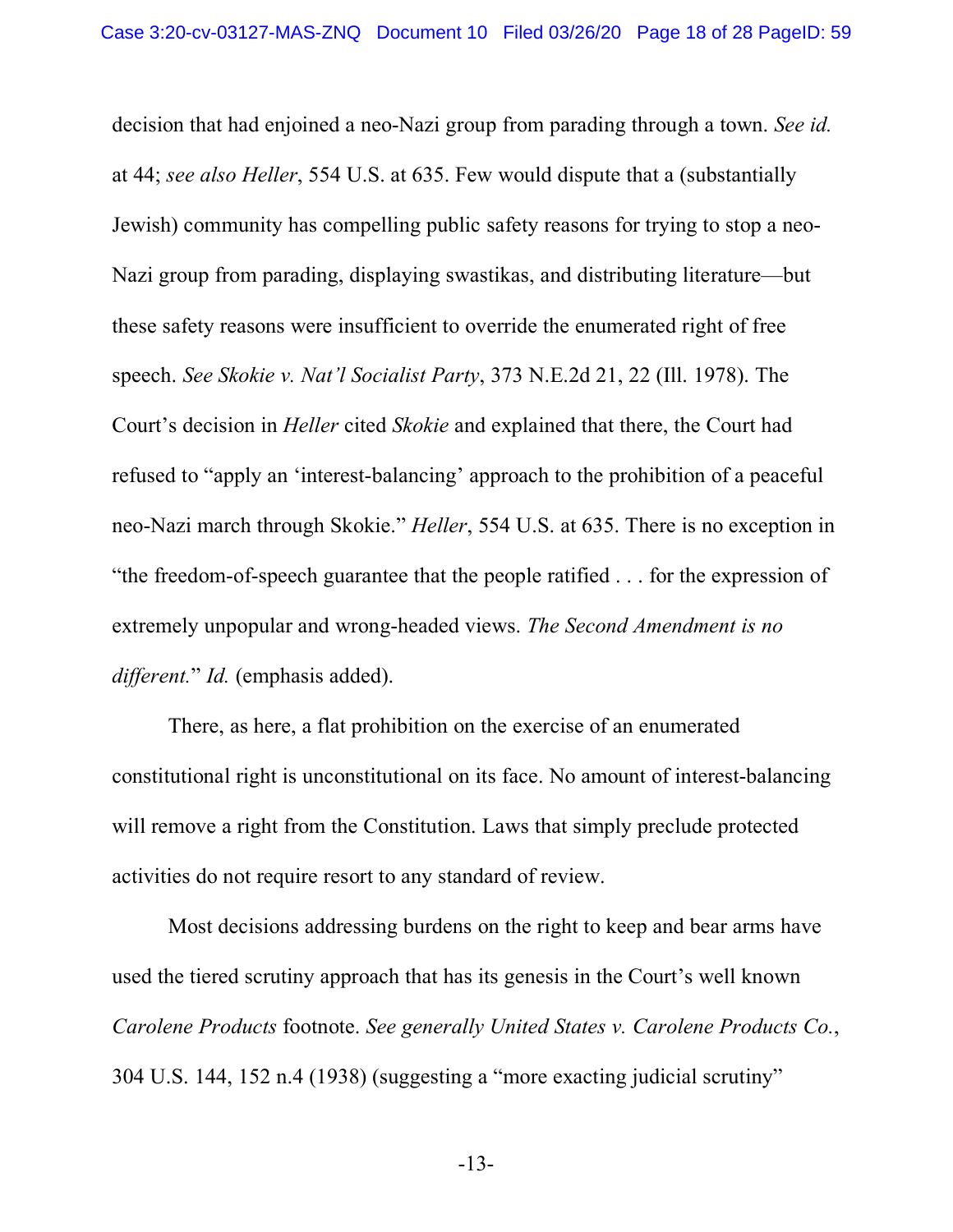"when legislation appears on its face to be within a specific prohibition of the Constitution, such as those of the first ten Amendments"). The Third Circuit's decision in *Marzzarella* explains that a burden on free speech "is susceptible to several standards of scrutiny, depending upon the type of law challenged and the type of speech at issue"—and that there is "no reason why the Second Amendment would be any different." *Marzzarella*, 614 F.3d at 96-97. Thus, "[i]f the core Second Amendment right is burdened, then strict scrutiny applies; otherwise, intermediate scrutiny applies." *Ass'n of New Jersey Rifle & Pistol Clubs, Inc. v. Attorney General of New Jersey*, 910 F.3d 106, 117 (3d Cir. 2018) (*citing Drake v. Filko*, 724 F.3d 426, 436 (3d Cir.2013)); *see also Marzzarella*, 614 F.3d at 97 (whether a law "severely limit[s] the possession of firearms").

The "core" Second Amendment right that the Third Circuit referenced in *Association of New Jersey Rifle & Pistol Clubs* is "to allow 'law-abiding, responsible citizens to use arms in defense of hearth and home.'" *Ass'n of New Jersey Rifle & Pistol Clubs*, 910 F.3d at 115 (*quoting Heller,* 554 U.S. at 635). The shutdown order and restrictions at issue here preclude law-abiding citizens from obtaining arms to use in defense of hearth and home, thus striking at the very core of the Second Amendment. For without the ability to *obtain* arms, the right to *keep* them is illusory and meaningless. Here, as in *Heller, Board of Airport Commissioners,* and *Skokie,* the Defendants' actions have precluded the exercise of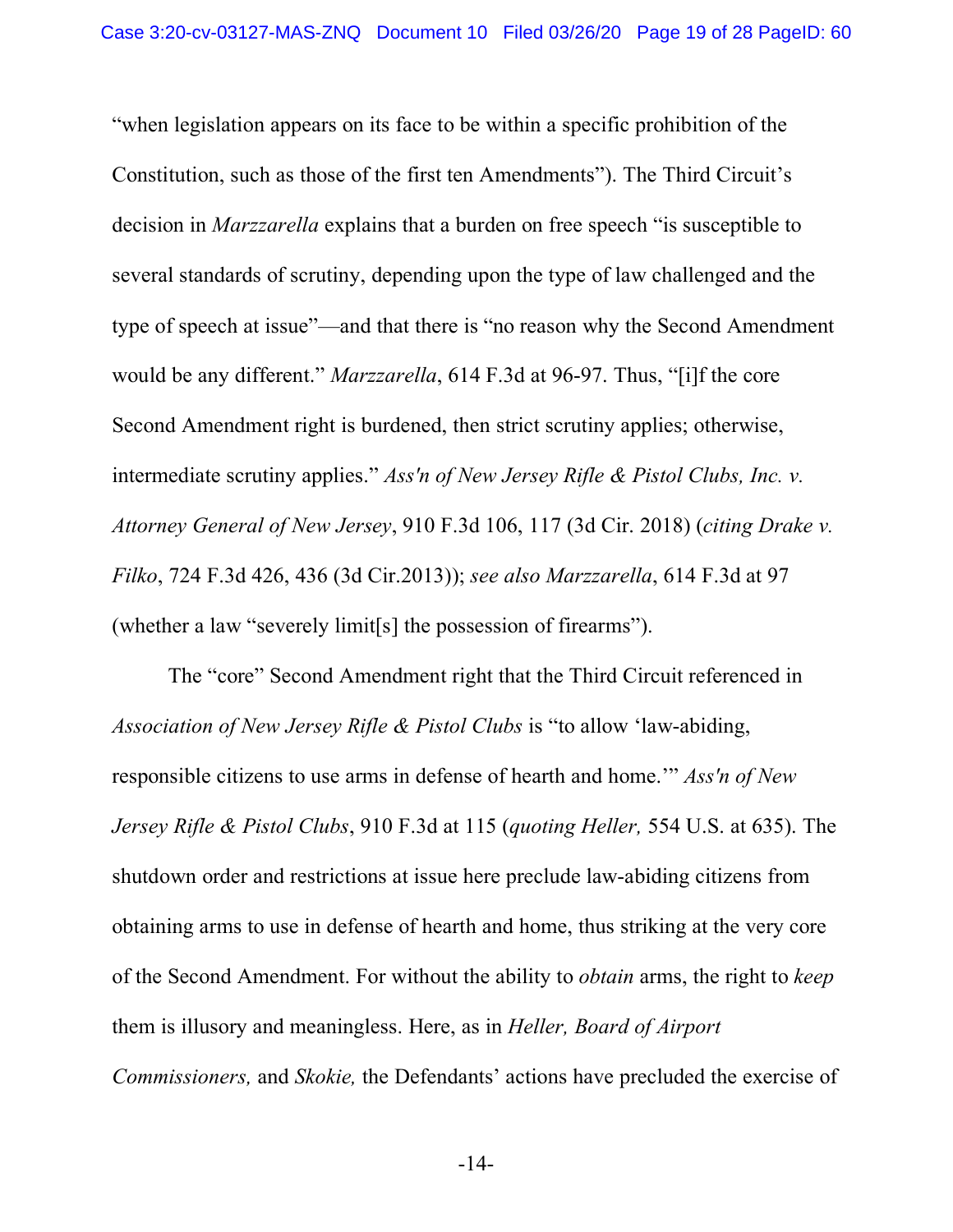an enumerated constitutional right and no interest balancing test need be applied. Their actions patently offend the Plaintiffs' Second Amendment rights. However, should this Court apply a tiered standard of scrutiny, it must be a strict one.

Under a strict scrutiny approach, a law must be "'narrowly tailored to serve a compelling state interest.'" *Marzzarella*, 614 F.3d at 99 (*quoting FEC v. Wisconsin Right to Life, Inc.*, 551 U.S. 449, 465 (2007)). Moreover, the law is presumed to invalid, with "the government bear[ing] the burden of rebutting that presumption." *Id.* (*citing United States v. Playboy Entertainment Group*, 529 U.S. 803, 817 (2000)). The burden at issue here—a categorical ban on the acquisition of arms by the law-abiding—cannot be sustained under this standard.

Concededly, preventing the spread of a pandemic illness is a compelling government interest. But nothing makes a blanket ban on gun acquisition "necessary" to achieve that interest—and moreover, the burden of a blanket closure is very plainly not narrowly tailored. If the State can establish conditions that safely permit people to purchase alcohol, marijuana, and office supplies, and to take their clothes to the dry cleaner, then it can establish conditions that safely permit people to enter gun stores and receive delivery of firearms. There is no reason for this arbitrary treatment, let alone one that could withstand the rigors of heightened constitutional scrutiny. The fact that many other states have exempted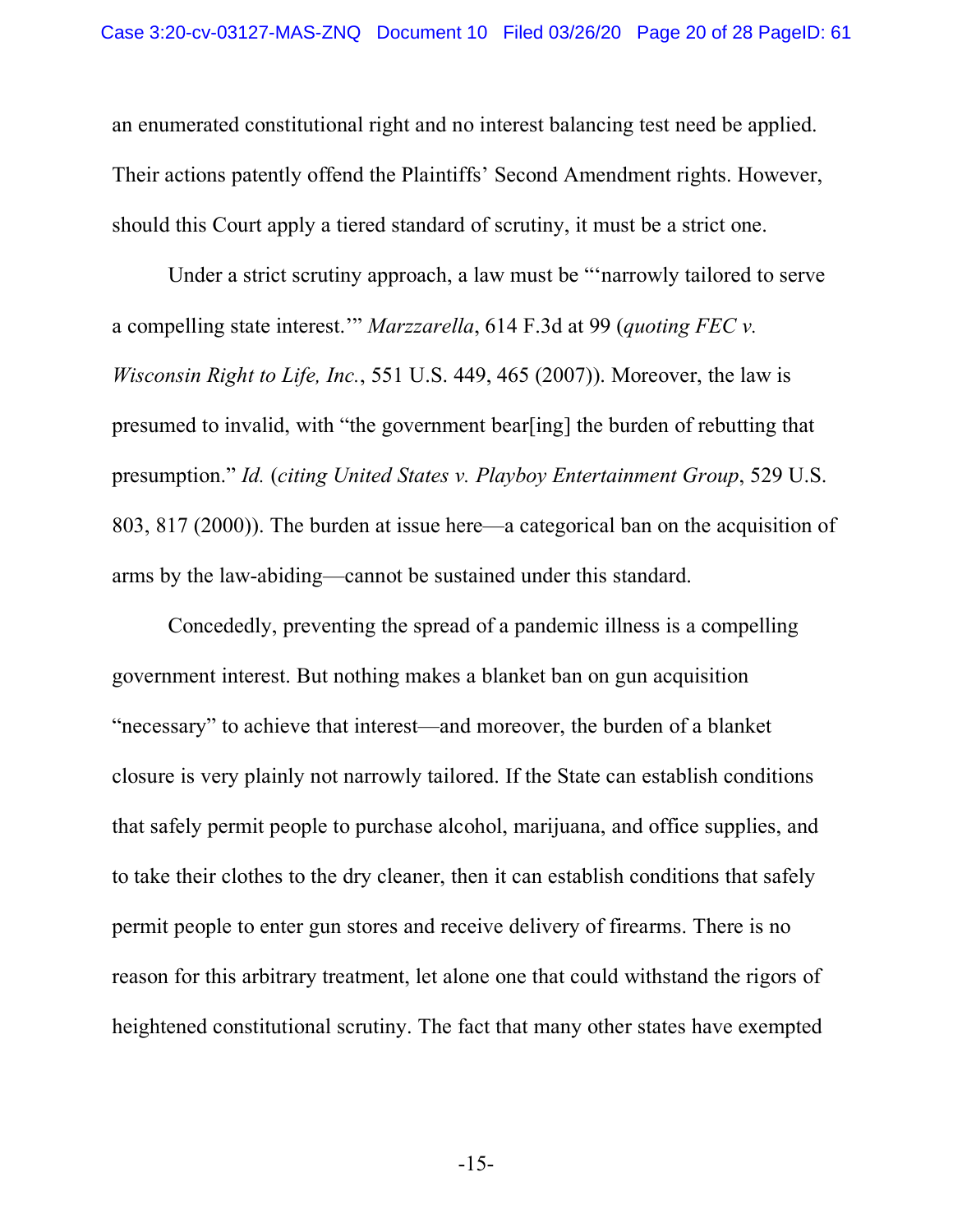firearms retailers from their closure orders, *see infra* Point III, only underscores the fact that the approach the State of New Jersey has taken is not narrowly tailored.

The decision in *Bateman v. Perdue*, 881 F. Supp. 2d 709 (E.D.N.C. 2012), is instructive. That case concerned North Carolina laws providing that during a state of emergency it was illegal "to transport or possess off [one's] own premises any dangerous weapon," and further, that government officials could prohibit or restrict "the possession, transportation, sale, purchase, storage, and use of dangerous weapons and substances." *See id.* at 711 (*quoting* N.C. Gen. Stat. §§ 14-288.7, 14- 288.12(b)). The court concluded that even though the "state of emergency" prohibitions "may be limited in duration," they "strip peaceable, law abiding citizens of the right to arm themselves in defense of hearth and home, striking at the very core of the Second Amendment." *Id.* at 716. Thus, the laws at issue, "much like those involved in *Heller*, are at the 'far end of the spectrum of infringement on protected Second Amendment rights.'" *Id.* (*quoting Marzzarella*, 614 F.3d at 97).

The court accordingly applied a strict scrutiny standard of review. *See id.* at 715. And under that standard, "the emergency declaration statutes are presumed invalid, and defendants bear the burden of rebutting that presumption by showing that the laws are narrowly tailored to serve a compelling government interest." *Id.* at 716. The court found that while there was a compelling interest in public safety

-16-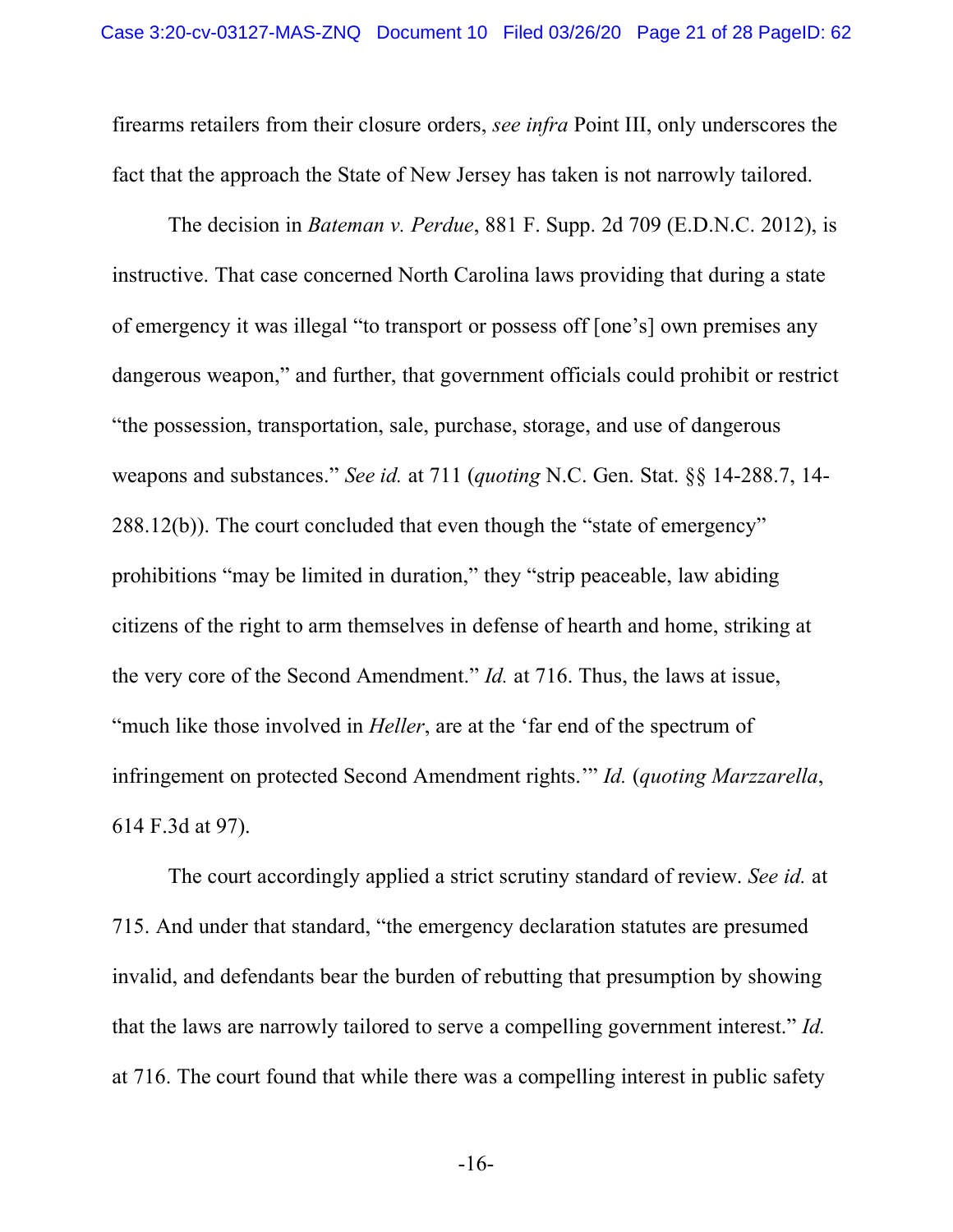and crime prevention, the state-of-emergency restrictions were not narrowly tailored to serve that interest. *See id.* Specifically, "[t]hey do not target dangerous individuals or dangerous conduct. Nor do they seek to impose reasonable time, place and manner restrictions by, for example, imposing a curfew to allow the exercise of Second Amendment rights during circumscribed times." Rather, they "effectively ban[]" the public "from engaging in conduct that is at the very core of the Second Amendment at a time when the need for self-defense may be at its very greatest." *Id.* (*citing Heller*, 554 U.S. at 595). The court accordingly had no choice but to conclude that the restrictions were invalid as-applied. *Id.*

As the Supreme Court itself recognized in *Heller*, "[w]e know of no other enumerated constitutional right whose core protection has been subjected to a freestanding 'interest-balancing' approach. The very enumeration of the right takes out of the hands of government—even the Third Branch of Government—the power to decide on a case-by-case basis whether the right is really worth insisting upon." *Heller*, 554 U.S. at 634. So, while the forced closure of all gun retailers in the State would fail to pass constitutional muster under a standard-of-scrutiny based review, the reality is that any standard of review would be inappropriate to use because a blanket ban on obtaining arms is flatly unconstitutional without regard to the interests cited.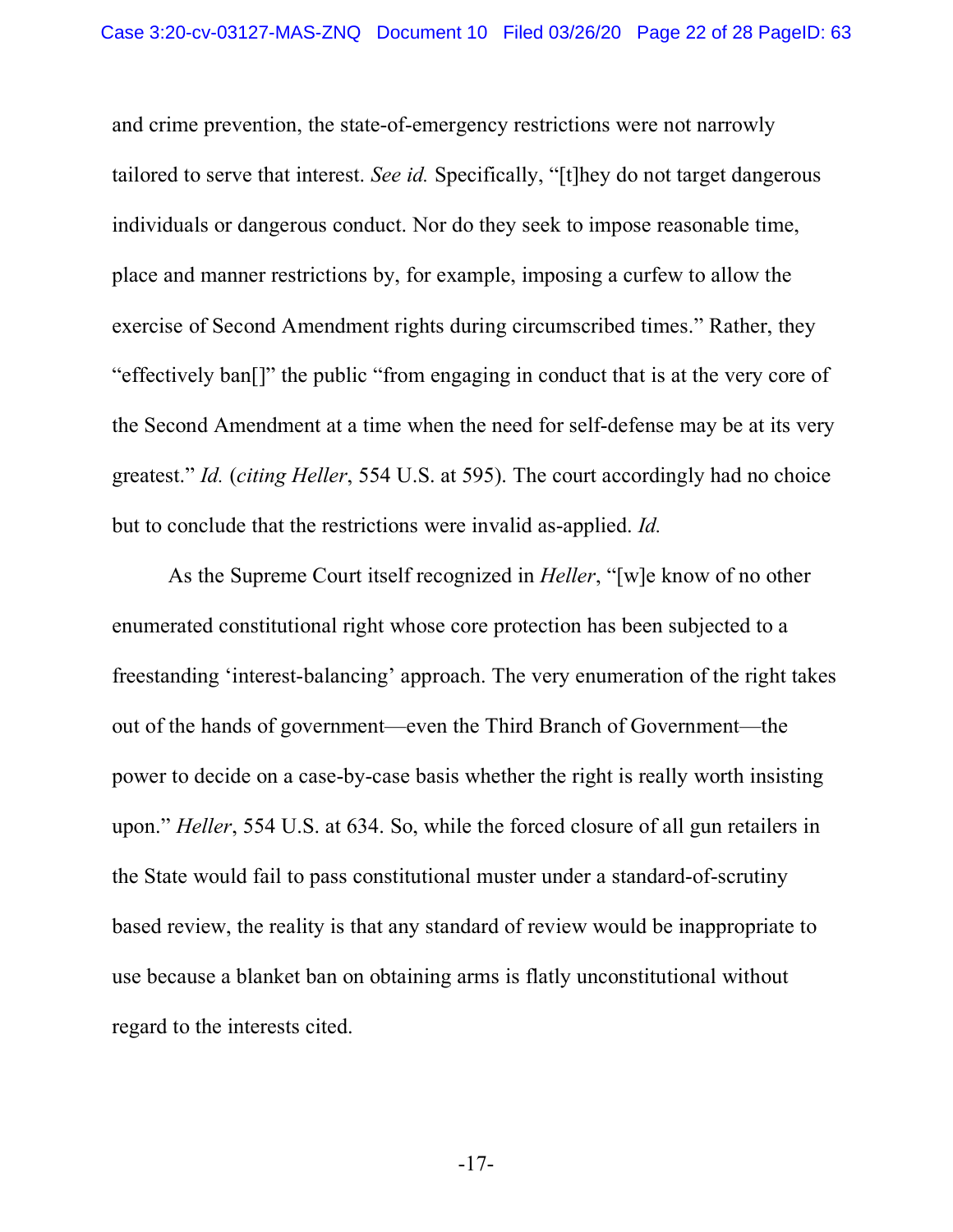#### **II) An Injunction is Needed to Prevent Irreparable Injury**

Like the First Amendment, the Second Amendment secures the right to engage in affirmative conduct—to (for example) speak, exercise a religion, or keep and bear arms. *Cf. Marzzarella*, 614 F.3d at 89 n.4 ("[W]e look to other constitutional areas for guidance in evaluating Second Amendment challenges. We think the First Amendment is the natural choice."). As such, a deprivation of Second Amendment rights is an injury that, by its very nature, is irreparable. *See Elrod v. Burns*, 427 U.S. 347, 373 (1976) ("The loss of First Amendment freedoms, for even minimal periods of time, unquestionably constitutes irreparable injury."); *Ezell v. City of Chicago*, 651 F.3d 684, 699 (7th Cir. 2011). The enumeration of constitutional rights gives people the right to enjoy them in fact, not through the fiction of a compensatory money damages judgment. *See Ezell*, 651 F.3d at 699 ("Infringements of this right cannot be compensated by damages."). Thus, the only real issue is whether there is probable success on the merits of the constitutional claim, for if there is, any injury will be irreparable. *See Stilp v. Contino*, 613 F.3d 405, 409 (3d Cir. 2010); *GJJM Enterprises, LLC v. Atlantic City,* 293 F. Supp. 3d 509, 520–21 (D.N.J. 2017); *Grace v. District of Columbia*, 187 F. Supp. 3d 124, 149 (D.D.C. 2016). And as demonstrated *supra*, Plaintiffs' probability of success on the merits is overwhelmingly in their favor, as a categorical ban on acquiring arms is flatly unconstitutional. Thus, the injury that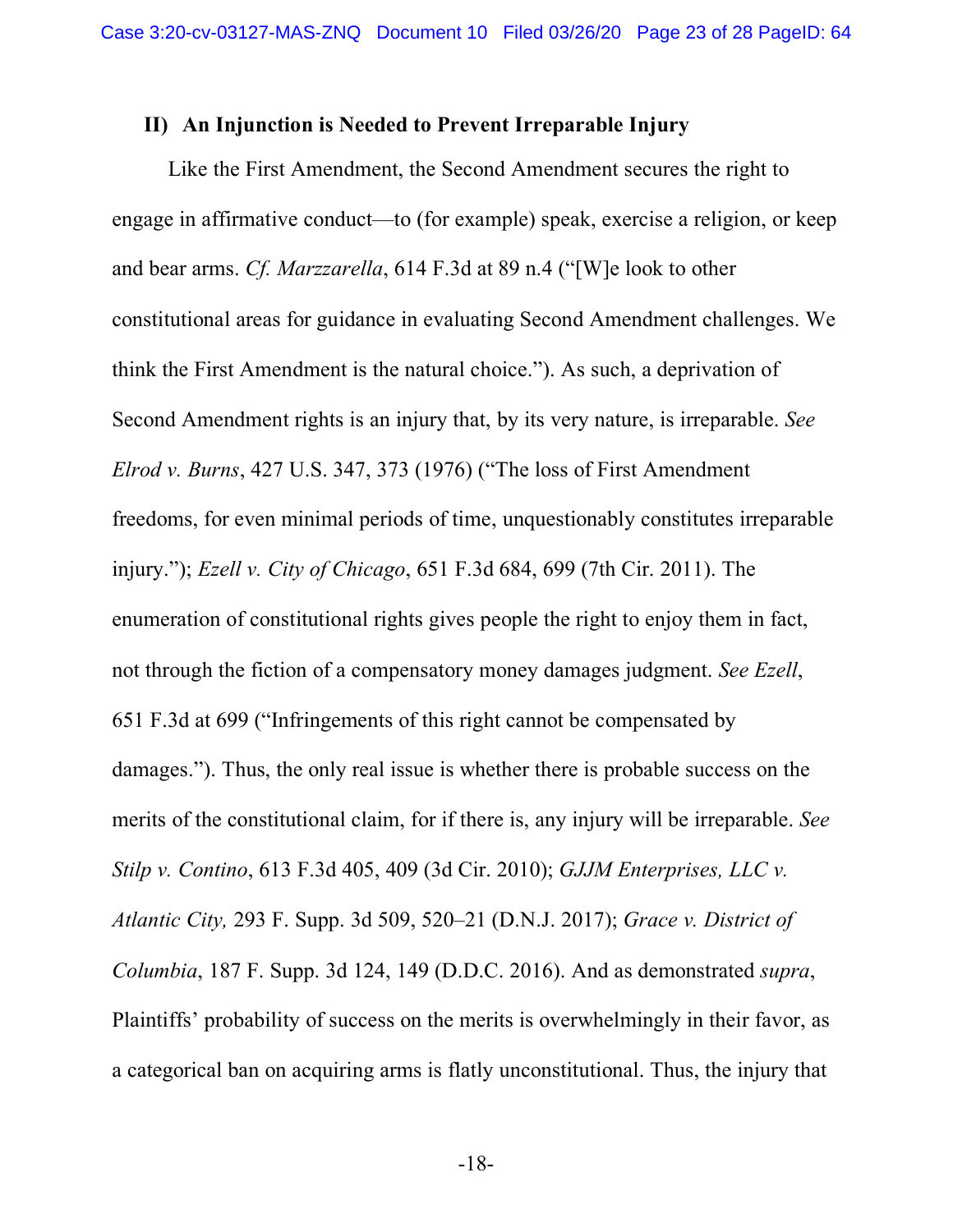Plaintiffs' suffer and will continue to suffer in the absence of an injunction is irreparable.

# **III) An Injunction Will Not Harm Other Interested Persons**

This Court's injunction will only apply to individuals who have already obtained FPIDs and/or Permits to Purchase from local police authorities. And as previously explained, those authorities had a legal obligation to "investigate" applications and refuse licensure to unsafe or disqualified individuals. Thus, anyone who is able to purchase a firearm following this Court's order will have gone through, and passed, a substantial vetting process that is focused on whether their possession of firearms would be contrary to the public interest.4 Allowing these people to purchase firearms notwithstanding the Defendants' attempts to ban gun sales will not significantly undercut the State's overarching goal in requiring background checks in the first place. Furthermore, Plaintiffs would still have to undergo *another* background check in order to actually take possession of a firearm. Of course, the State cannot cite the existence of civilian gun ownership as

 <sup>4</sup> We do not mean to suggest that a State *without* a licensing or permitting system for the acquisition of guns would be free to close off all legal channels for the acquisition of guns. Rather, we wish to highlight that, on the facts presented here, the people who would benefit are people who have already passed background checks and have to pass yet another background check for the transfer of a firearm.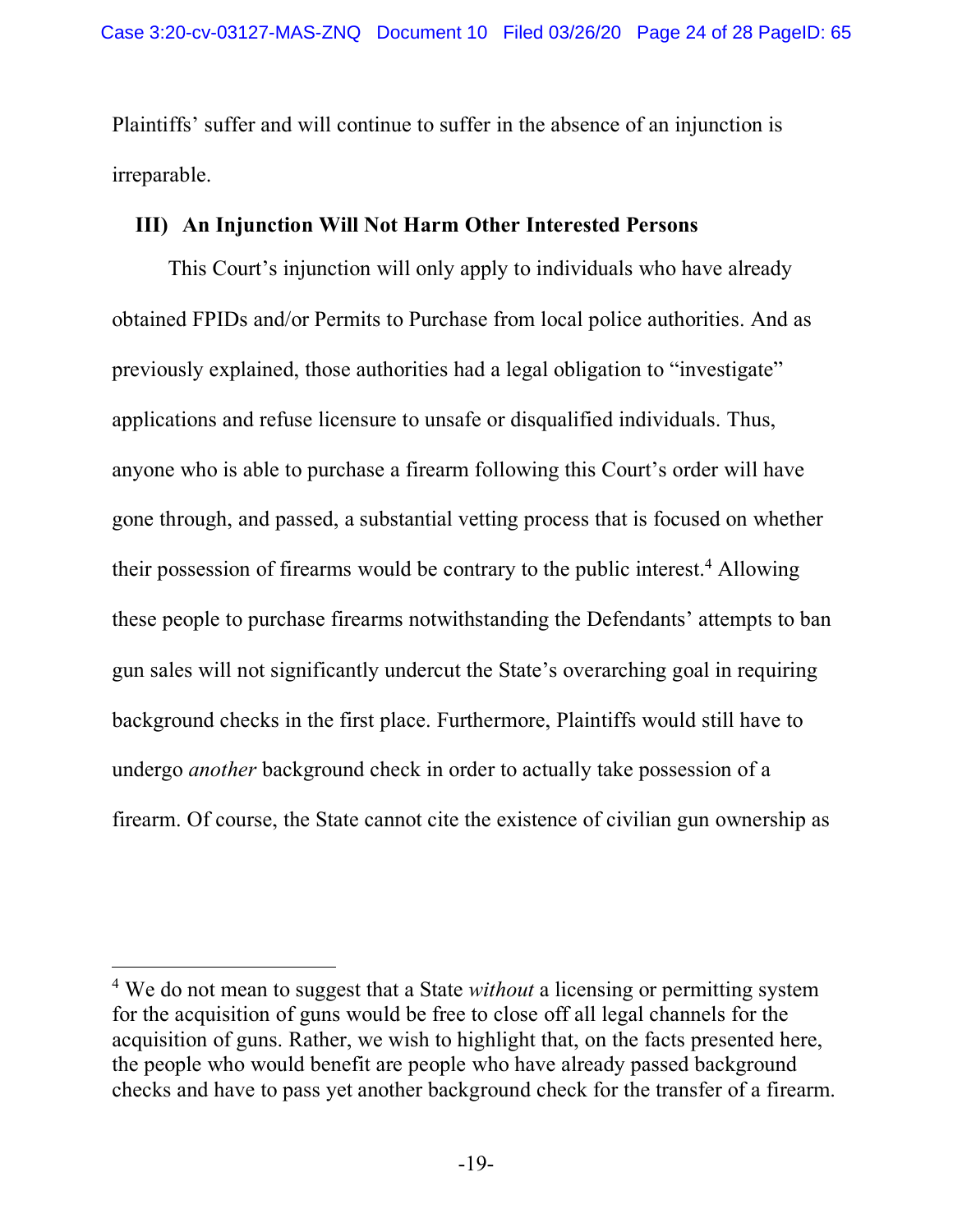a "harm" because the decision has already been made—over 200 years ago—to protect this activity.

Notably, in *Ezell* the City of Chicago argued that the balance of equities was against injunctive relief (in the form of an order requiring the city to allow gun ranges) because there were no regulations in place that would govern the operation of ranges in the city. See *Ezell*, 651 F.3d at 710. The court rejected this argument, explaining that "[*p*]*roperly regulated* firing ranges . . . should not pose significant threats to public health and safety." *Id.* (emphasis added). Indeed, any claimed need for additional laws and regulations would not be a basis for denying an injunction, as legislative bodies retain their ability to adopt such regulations. *See id.* at 711.

That is particularly the case here, where multiple other states impose "shelter at home"-type restrictions to address the coronavirus have been able to craft proposals that did not totally foreclose access to firearms retailers. For example, the States of Arizona, Connecticut, Illinois, Louisiana, Virginia, and West Virginia have all adopted state-of-emergency restrictions that still permit firearms retailers to conduct business under some set of circumstances. *See* Arizona Executive Order 2020-12 at ¶ 3(e)(xv) (specifically exempting "firearm and ammunition suppliers and retailers for purposes of safety and security"); Connecticut Executive Order

-20-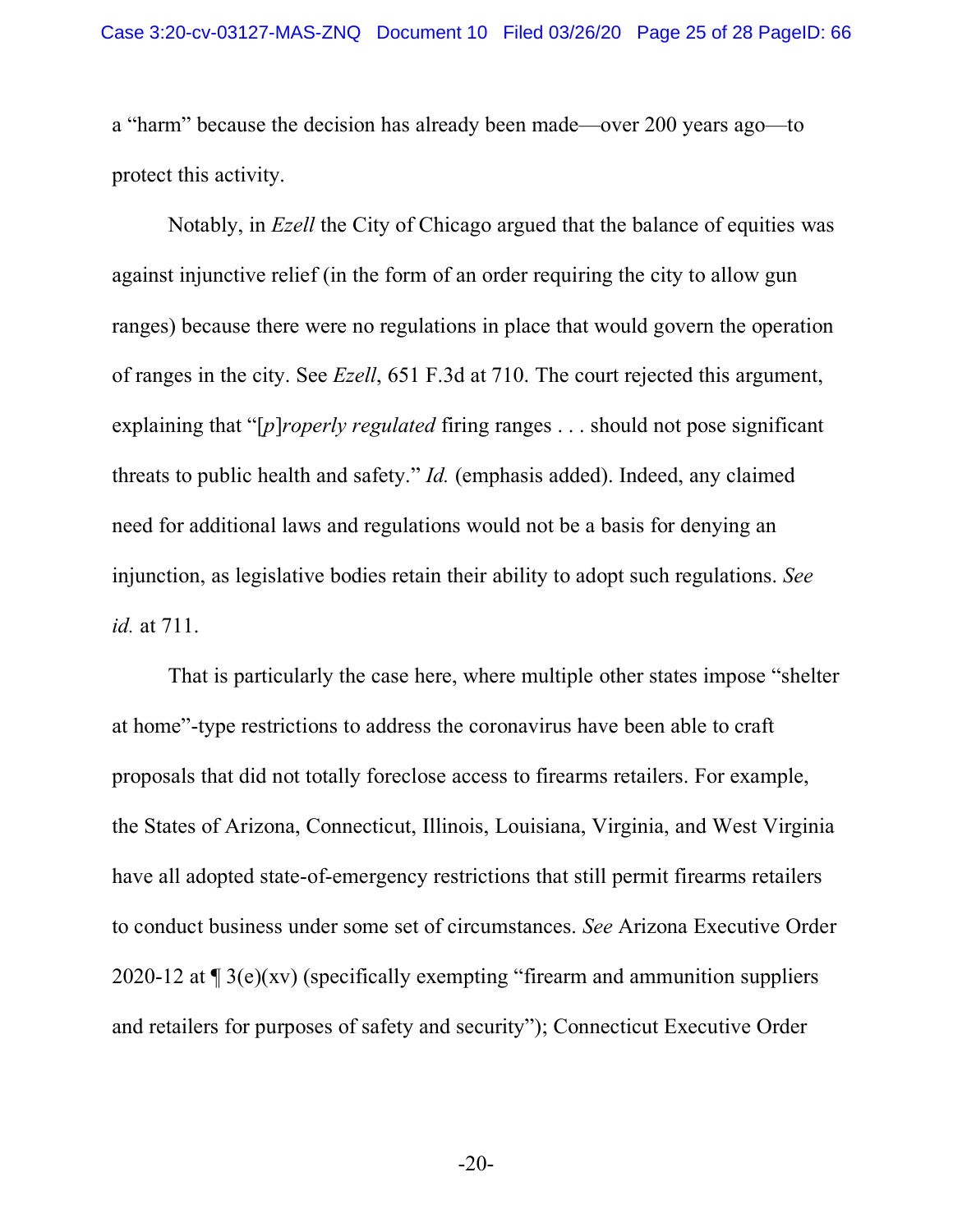7H; <sup>5</sup> Illinois Executive Order 2020-10 at ¶ 12(n) (specifically exempting "firearm and ammunition suppliers and retailers for purposes of safety and security."); Louisiana proclamation Number 33 JBE 2020; <sup>6</sup> Virginia Executive Order Number 53 at ¶ 6 ("any brick and mortar retail business not listed in paragraph 5 may continue to operate but must limit all in-person shopping to no more than 10 patrons per establishment."), and West Virginia Executive Order No. 9-20 at ¶ 3(r) (finding "firearm and ammunition suppliers and retailers" essential businesses). The neighboring State of Pennsylvania had prohibited gun stores from operating, but it recently amended its emergency order to allow firearms retailers to "operate physical businesses on a limited basis to complete only the portions of a sale/transfer that must be conducted in-person under the law[.]" *See* Governor Wolf's Industry Operation Guidance. 7

 <sup>5</sup> Further guidance available at https://portal.ct.gov/DECD/Content/Coronavirusfor-Businesses/Coronavirus-for-Businesses (specifically enumerating retail including "guns and ammunition" as essential). (Last visited March 25, 2020).

<sup>6</sup> Further guidance available at

https://gov.louisiana.gov/assets/docs/covid/Essential-Infrastructure\_fact-sheet.pdf (specifically enumerating "Firearm and ammunition suppliers and retailers for purposes of safety and security" as essential). (Last visited March 25, 2020).

 $^7$  Available at https://www.scribd.com/document/452553026/UPDATED-2-30pm-March-24-2020-Industry-Operation-Guidance (last visited Mar. 25, 2020).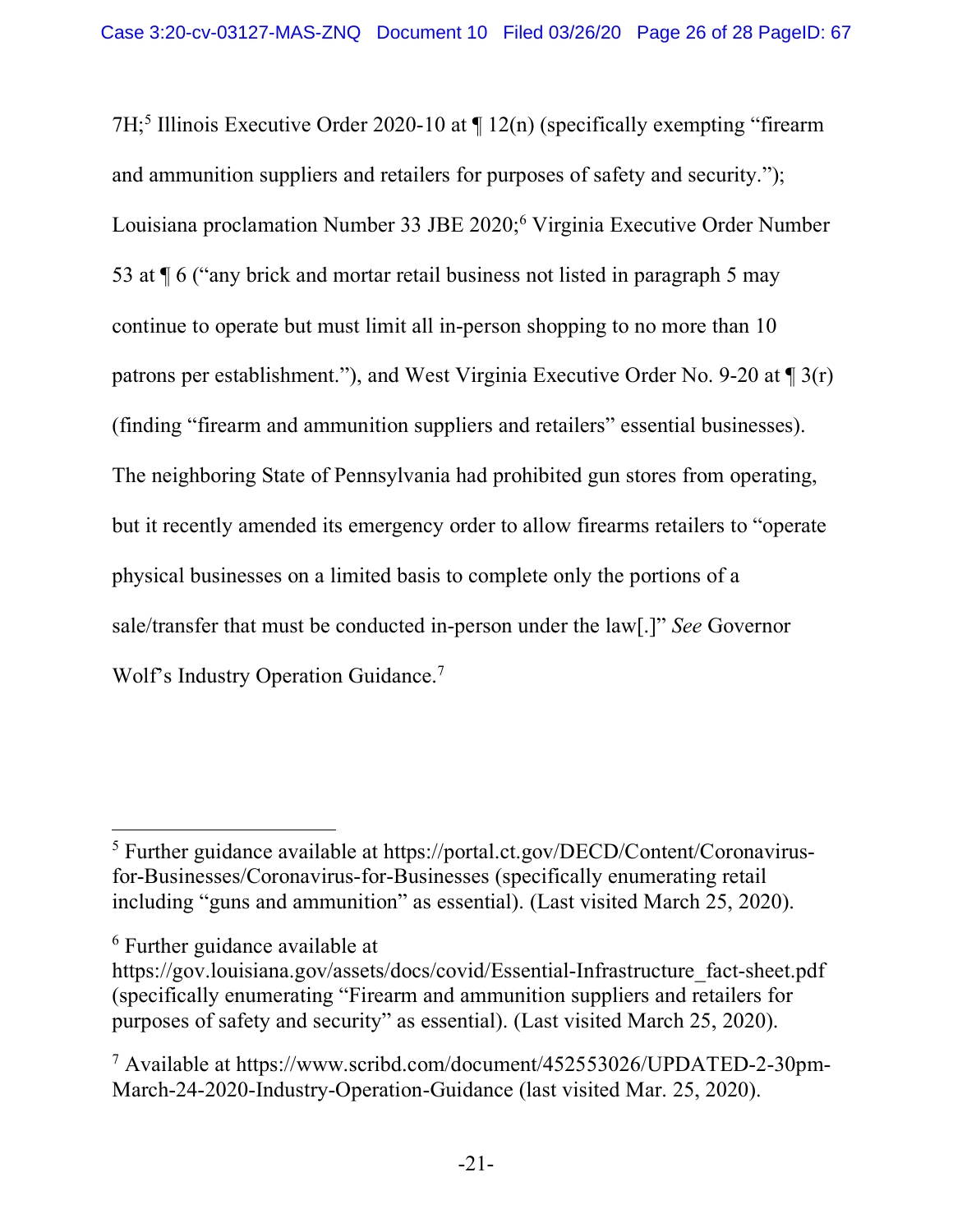#### **IV) The Protection of Constitutional Rights is in the Public Interest**

This consideration is readily met because "it is in the public interest for constitutional rights to be protected." *Forchion v. Intensive Supervised Parole*, 240 F. Supp. 2d 302, 310 (D.N.J. 2003) "[N]either the Government nor the public generally can claim an interest in the enforcement of an unconstitutional law." *American Civil Liberties Union v. Ashcroft*, 322 F.3d 240, 251 n.11 (3d Cir. 2003), *aff'd*, 542 U.S. 656 (2004). "The public interest generally favors such constitutional protection even in the face of otherwise important public interests." *LCN Enterprises, Inc. v. City of Asbury Park*, 197 F. Supp. 2d 141, 154 (D.N.J. 2002). If the Executive Order and practice at issue appear to be unconstitutional as they do—then it is in the public interest to proscribe their enforcement.

## **CONCLUSION**

In 2010, the Supreme Court proclaimed that the Second Amendment was not a "second-class right, subject to an entirely different body of rules than the other Bill of Rights guarantees." *McDonald*, 561 U.S. at 780. More recently, Justice Thomas lamented that lower courts "general[ly] fail[ed] to afford the Second Amendment the respect due an enumerated constitutional right." *Silvester v. Becerra*, 138 S. Ct. 945, 945 (2018) (Thomas, J., dissenting from denial of certiorari).